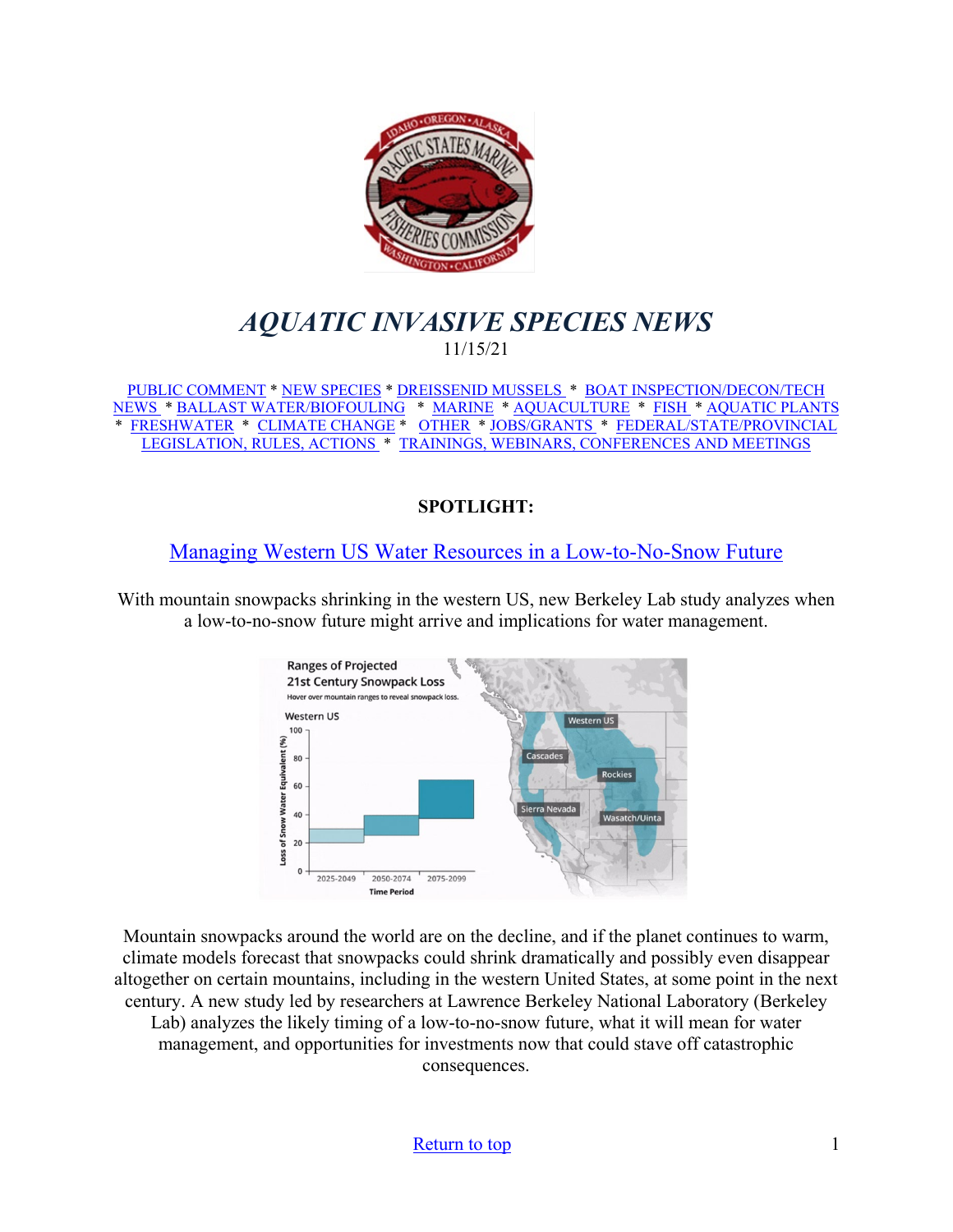Their review paper, "A low-to-no-snow future and its impacts on water resources in the western [United States," published in the journal Nature Reviews Earth and Environment,](https://www.nature.com/articles/s43017-021-00219-y?proof=t) analyzes previous climate projections and finds that if greenhouse gas emissions continue along the highemissions scenario, low-to-no-snow winters will become a regular occurrence in the western U.S. in 35 to 60 years. Further, the study re-evaluates longstanding assumptions in water management in the U.S. and stresses that scientists and water managers need to work together more closely to develop and implement climate adaptation strategies.

#### [\[cont.\]](https://scitechdaily.com/managing-western-us-water-resources-in-a-low-to-no-snow-future/)

## **PUBLIC COMMENT**

<span id="page-1-0"></span>[Request for Information on NOAA Actions To Advance the Goals and Recommendations in the](https://www.federalregister.gov/documents/2021/10/29/2021-23590/request-for-information-on-noaa-actions-to-advance-the-goals-and-recommendations-in-the-report-on)  [Report on Conserving and Restoring America The Beautiful, Including Conserving At Least 30](https://www.federalregister.gov/documents/2021/10/29/2021-23590/request-for-information-on-noaa-actions-to-advance-the-goals-and-recommendations-in-the-report-on)  [Percent of U.S. Lands and Waters By 2030](https://www.federalregister.gov/documents/2021/10/29/2021-23590/request-for-information-on-noaa-actions-to-advance-the-goals-and-recommendations-in-the-report-on)

On May 6, 2021, the U.S. Departments of the Interior, Agriculture, Commerce, and the White House Council on Environmental Quality released a preliminary report on Conserving and Restoring America the Beautiful (Report). The Report recommends a decade-long national initiative to advance locally led conservation and restoration in public, private, and tribal lands and waters toward addressing three threats: Disappearance of nature, climate change, and

inequitable access to the outdoors. Guided by eight core principles and six focus areas for early action and progress in the Report, NOAA is seeking public input on how NOAA should, using its existing authorities and associated measures, conserve and restore America's ocean, coasts, and Great Lakes.

<span id="page-1-1"></span>**Interested persons are invited to submit comments on or before December 28, 2021.** 

### **NEW SPECIES SIGHTINGS**

**Want to get more new species alerts?** USGS NAS:<https://nas.er.usgs.gov/AlertSystem/default.aspx> IMAP INVASIVES: [https://www.imapinvasives.org](https://www.imapinvasives.org/)

#### **DREISSENIDS**

[Minnesota]

[Zebra mussels confirmed in Lake Leven in Pope County \(11/15/21\)](https://www.dnr.state.mn.us/news/2021/11/15/zebra-mussels-confirmed-lake-leven-pope-county)

The Minnesota Department of Natural Resources has confirmed a report of zebra mussels in Lake Leven, near the city of Villard in Pope County. A lake property owner contacted the DNR after their grandson found suspected zebra mussels on equipment being removed from the lake for the season. A DNR invasive species specialist found zebra mussels on the dock at the Lake Levin public water access, about 600 yards from the initial report location. [Zebra mussels confirmed in Henderson Lake in Kandiyohi County \(11/15/21\)](https://www.dnr.state.mn.us/news/2021/11/15/zebra-mussels-confirmed-henderson-lake-kandiyohi-county)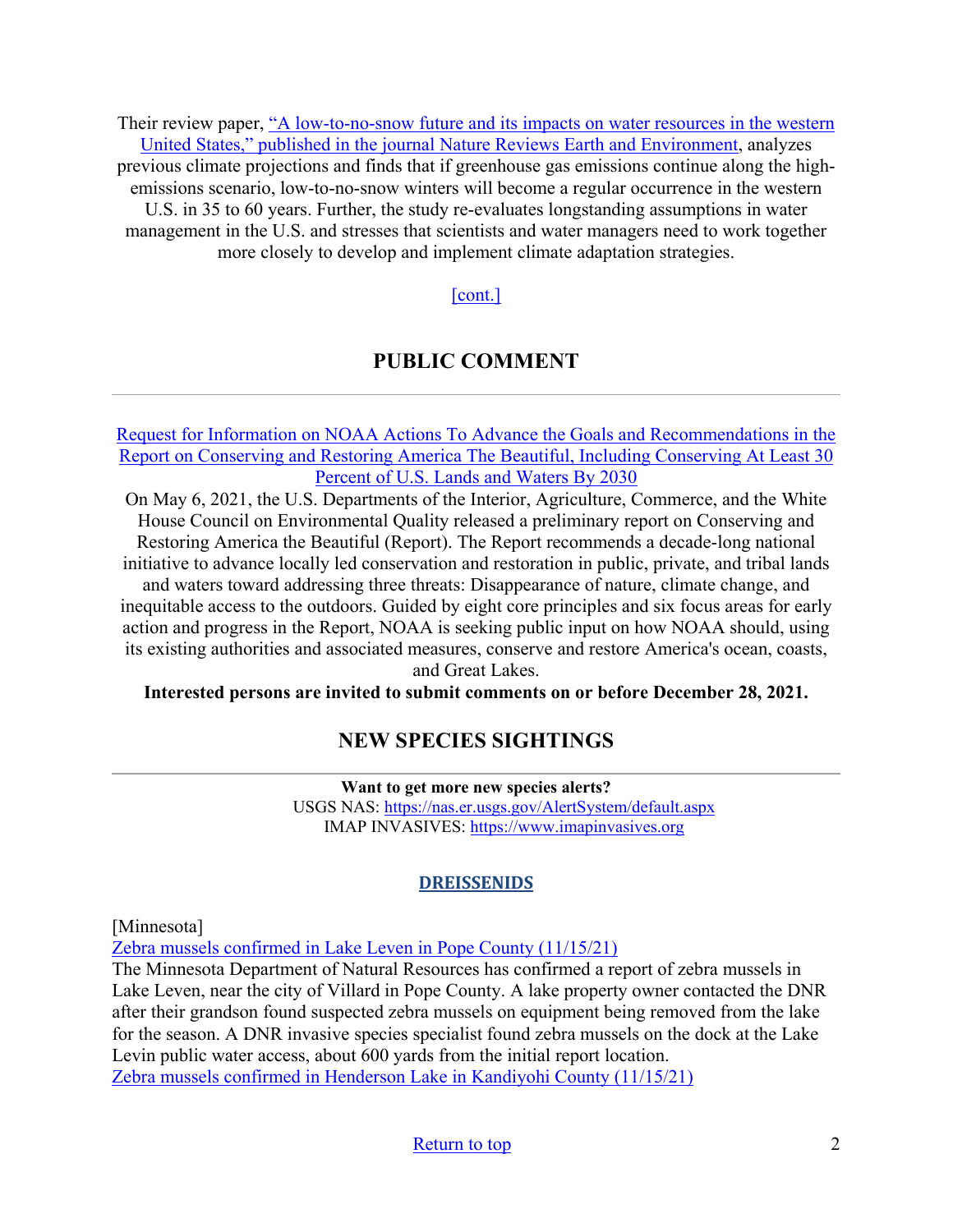The Minnesota Department of Natural Resources has confirmed a report of zebra mussels in Henderson Lake, near Spicer, in Kandiyohi County.

Lake property owners contacted the DNR after finding suspected zebra mussels on a sunken dock being removed from Henderson Lake. A DNR invasive species specialist confirmed the mussels were relatively large adult zebra mussels.

[Zebra mussel confirmed in Waverly Lake in Wright County \(11/15/21\)](https://www.dnr.state.mn.us/news/2021/11/15/zebra-mussel-confirmed-waverly-lake-wright-county)

Connected Little Waverly Lake will also be listed

The Minnesota Department of Natural Resources has confirmed a report of a zebra mussel in Waverly Lake, in the city of Waverly, in Wright County. Little Waverly Lake, connected to Waverly Lake, will also be listed for zebra mussels.

The Waverly Lake Association contacted the DNR after a property owner found a suspected zebra mussel on a dock being removed from the water for the season. The DNR confirmed a onehalf inch, juvenile zebra mussel.

[Zebra mussels confirmed in Leek Lake and Trowbridge Lake in Otter Tail County \(11/4/21\)](https://www.dnr.state.mn.us/news/2021/11/04/zebra-mussels-confirmed-leek-lake-and-trowbridge-lake-otter-tail-county)

The Minnesota Department of Natural Resources has confirmed the presence of zebra mussels in Leek Lake and Trowbridge Lake in Otter Tail County. Leek and Trowbridge are directly connected lakes. A lake property owner contacted the DNR after finding two suspected zebra mussels on irrigation equipment being removed for the season. A DNR invasive species specialist found adult zebra mussels attached to equipment in both lakes.

## **OTHER AIS**

### **WATCH LIST**

[Washington State entomologists call for public help after possible spotted lanternfly detection](https://wastatedeptag.blogspot.com/2021/10/state-entomologists-call-for-public.html)  [\(10/27/21\)](https://wastatedeptag.blogspot.com/2021/10/state-entomologists-call-for-public.html)

[Montana Wants Help From Public In Reporting Snapping Turtle Sightings West Of Divide](https://www.cbbulletin.com/montana-wants-help-from-public-in-reporting-snapping-turtle-sightings-west-of-divide/)   $(5/20/21)$ 

[Washington] **Authorities find Asian giant hornet in another invasive species trap near Blaine**  $(11/2/21)$ YouTube

[Canada] DFO wants people to report sightings of European Green Crabs in the Salish Sea. Sightings can be reported to [AISPACIFIC@dfo-mpo.gc.ca](mailto:AISPACIFIC@dfo-mpo.gc.ca)

[Canada] [What the shell is out there? Columbia Shuswap Invasive Species Society wants help](https://www.castanet.net/news/Salmon-Arm/344047/Columbia-Shuswap-Invasive-Species-Society-wants-help-documenting-what-kinds-of-shells-are-out-there)  [documenting what kinds of shells are out there.](https://www.castanet.net/news/Salmon-Arm/344047/Columbia-Shuswap-Invasive-Species-Society-wants-help-documenting-what-kinds-of-shells-are-out-there)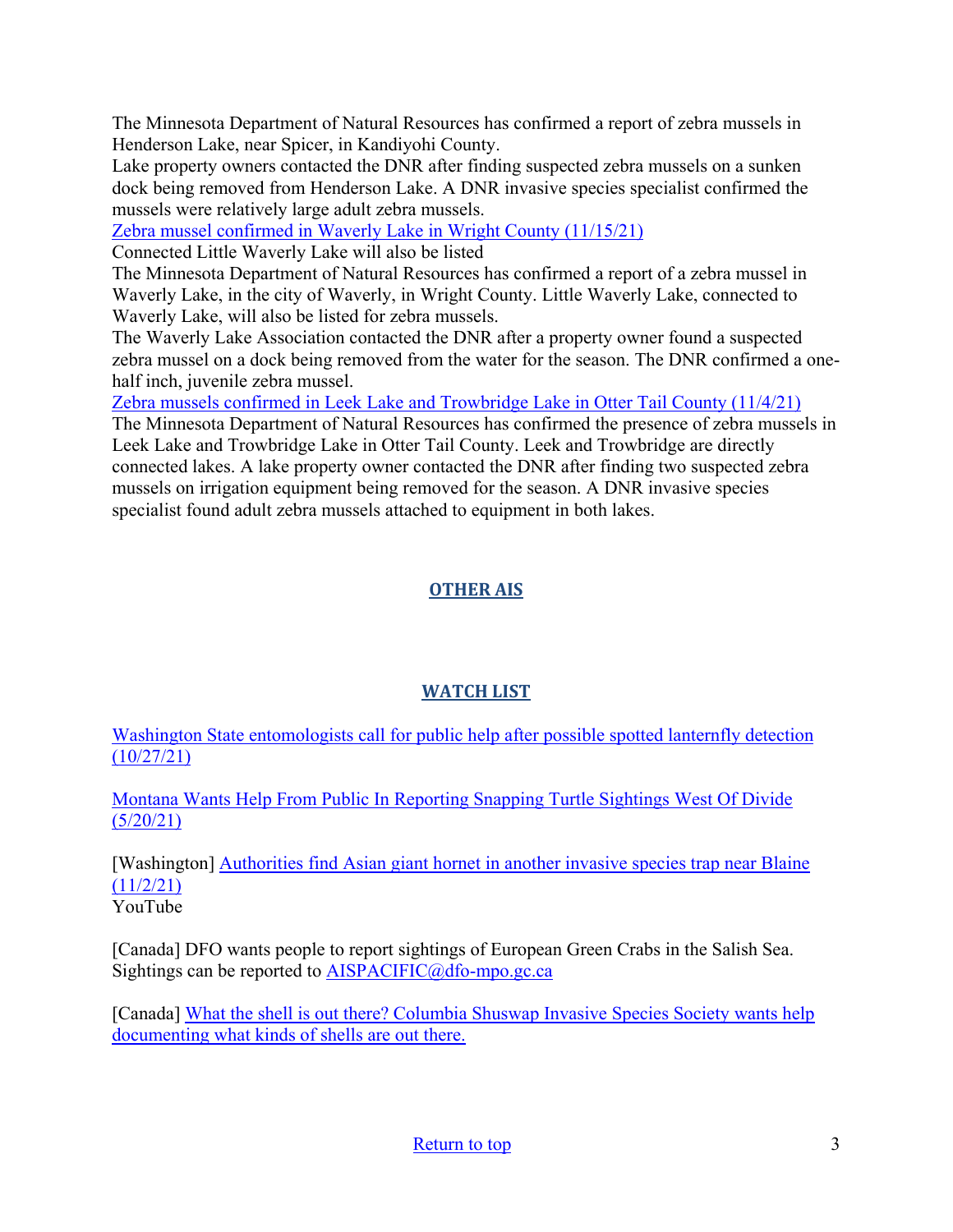<span id="page-3-0"></span>[Ontario] [Invasive species, climate change behind bird and fish die-offs: ecologist \(11/9/21\)](https://www.collingwoodtoday.ca/local-news/invasive-species-climate-change-behind-bird-and-fish-die-offs-ecologist-4740060) Experts have confirmed the recent bird and fish die-off that brought hundreds of carcasses to the shores of Wasaga Beach and area is likely botulism, and it likely has a lot to do with invasive species … The conditions of the die-offs over the last 10 years share commonalities: warm waters, filamentous algae growing and dying off on the rocks, and two invasive mussels. "There's a really interesting food chain connection to these bird die-offs," said Featherstone. "Botulinum and bacteria develop in the rotting algae, it's picked up in the food chain by filter feeders like the invasive Zebra and Quagga mussels and some native invertebrates."

Waller DL, Bartsch L, Bartsch MR, Meulemans M, Severson T, Zolper TJ (2021) Use of carbon dioxide to prevent zebra mussel (Dreissena polymorpha) settlement and effects on native mussels (Order Unionoida) and benthic communities. Management of Biological Invasions 12(4): 927– 951, https://www.reabic.net/journals/mbi/2021/4/MBI\_2021\_Waller\_etal.pdf

# **BOAT INSPECTION/DECON/TECH NEWS**

<span id="page-3-1"></span>[The Uniform Minimum Protocols and Standards for Watercraft Inspection and Decontamination,](https://dcbd3e05-bd2d-418a-a1d2-482dd3b5c008.filesusr.com/ugd/bb76e5_52d65d5039e348188f32c009d892f8c6.pdf)  [4th edition](https://dcbd3e05-bd2d-418a-a1d2-482dd3b5c008.filesusr.com/ugd/bb76e5_52d65d5039e348188f32c009d892f8c6.pdf) has just been released. This document can be easily found at [www.westernais.org](http://www.westernais.org/) website (under Training -- Trainer Resources) for downloading. Click [here](https://dcbd3e05-bd2d-418a-a1d2-482dd3b5c008.filesusr.com/ugd/bb76e5_52d65d5039e348188f32c009d892f8c6.pdf) to go directly to the document. If you have any questions about the document, please reach out to Leah Elwell (leah@stopais.org).

### [\[Utah\] More than 315K boats inspected for quagga mussels during 2021 boating season](https://gephardtdaily.com/local/more-than-315k-boats-inspected-for-quagga-mussels-during-2021-boating-season/?utm_source=IMC+Dreissenid+Digest&utm_campaign=e11770b48b-Weekly_Dreissenid_Digest_4_13_2018_COPY_01&utm_medium=email&utm_term=0_68bd7ec89f-e11770b48b-128742361)   $(11/10/21)$

Officials with the Utah Division of Wildlife Resources inspected more than 315,000 boats for quagga mussels during the 2021 boating season. "Statewide, Aquatic Invasive Species technicians with the DWR, Utah State Parks, Arizona Game and Fish Department and the National Park Service have inspected 315,539 boats and performed 7,340 decontaminations since Jan. 1," said a news release from the DWR. "Of those total numbers, 85,113 of the boat inspections and 2,321 of the decontaminations took place at stations in the Lake Powell area. Lake Powell is currently the only Utah waterbody infested with invasive quagga mussels."

[America Strong: Puddles the mussel-sniffing dog flags 35th boat in Washington contaminated by](https://www.kxly.com/puddles-the-mussel-sniffing-dog-flags-35th-boat-in-washington-contaminated-by-invasive-species/)  [invasive species \(11/2/21\)](https://www.kxly.com/puddles-the-mussel-sniffing-dog-flags-35th-boat-in-washington-contaminated-by-invasive-species/)

Puddles the invasive mussel-sniffing dog does it again! Puddles is the state's first-ever mussel detection dog. It's her job to sniff out invasive species, such as zebra and quagga mussels, before they enter Washington waters on incoming boats.

The Washington Department of Fish and Wildlife said Puddles successfully completed her mission last week when a yacht from Lake Huron stopped at the Spokane Aquatic Invasive Species Inspection station. Puddles alerted staff that she smelled something near the stern. That's where inspectors found invasive zebra mussels. At the same time, check station workers received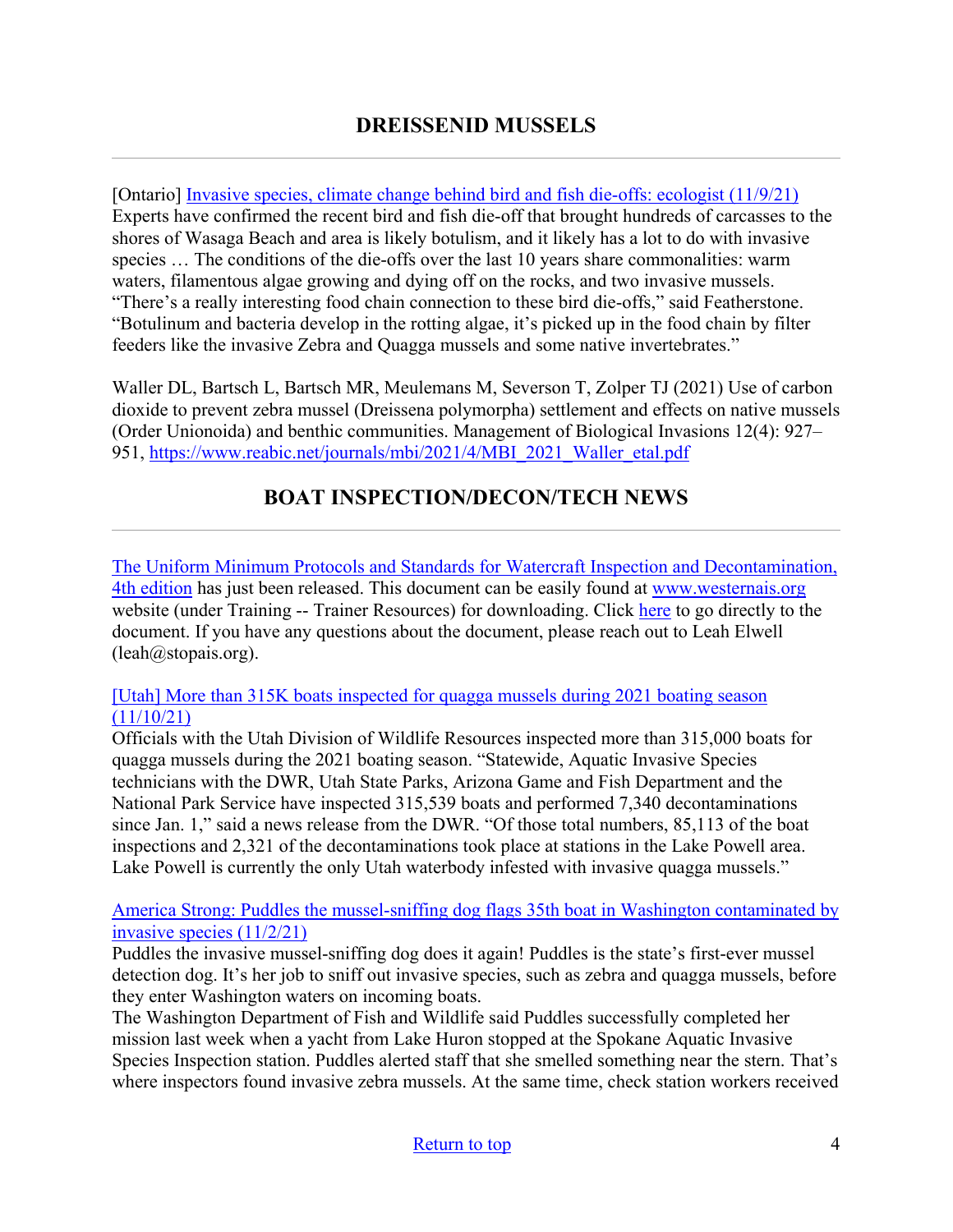an alert that mussels were detected on the same boat when it was inspected at an Idaho check station.

[Less watercraft, more zebra or quagga mussel fouled watercraft intercepted in 2021 \(11/1/21\)](http://www.charkoosta.com/news/less-watercraft-more-zebra-or-quagga-mussel-fouled-watercraft-intercepted-in-2021/article_6289590e-3b33-11ec-9c2e-5f28dfda2206.html) Now that all Montana Department of Fish, Wildlife and Parks aquatic invasive species (AIS) inspection stations have closed, the FWP AIS Bureau will be able to get a final tally of inspection numbers for its annual report. The AIS Bureau and inspection partners, that includes the Flathead Nation, will meet in Helena Nov. 9 and 10 for its annual winter meeting to review the 2021 season and to lay plans for the 2022 season. The Ravalli AIS inspection station was the last one in the state to close on Oct. 16. This year the station intercepted a record number of five zebra and/or quagga mussel fouled watercraft. Also, this year a record number of AIS fouled watercraft were intercepted at the state inspection stations.

Haight, R.G., Kinsley, A.C., Kao, SY. et al. Optimizing the location of watercraft inspection stations to slow the spread of aquatic invasive species. Biol Invasions 23, 3907–3919 (2021). <https://doi.org/10.1007/s10530-021-02620-6>

# **BALLAST WATER/BIOFOULING**

### <span id="page-4-0"></span>[California adopts federal ballast water discharge standards \(11/12/21\)](https://shipinsight.com/articles/california-adopts-federal-ballast-water-discharge-standards/)

Until technological advances enable compliance with California's stringent ballast water discharge performance standards, vessels discharging ballast water into Californian waters must use a ballast water treatment system that has been approved by the US Coast Guard.

Fernandes, L., Moura, L., de Castro, M.C.T. et al. Temporal trends of the bioinvasion risk through ballast water: a case study in the Maranhão harbor (Brazil). Biol Invasions 23, 3457– 3469 (2021).<https://doi.org/10.1007/s10530-021-02590-9> [\$]

Kacimi A, Bouda A, Sievers M, Bensari B, Houma F, Nacef L, Bachari NEI (2021) Modeling the risk of introducing non-indigenous species through ship hull biofouling: case study of Arzew port (Algeria). Management of Biological Invasions 12(4): 1012–1036, <https://doi.org/10.3391/mbi.2021.12.4.14>

## **MARINE**

<span id="page-4-1"></span>[Invasive lionfish detected in estuaries in the northern Gulf of Mexico using environmental DNA](https://link.springer.com/article/10.1007/s10641-021-01177-6?utm_medium=email&utm_source=govdelivery) Whitaker, J. M., Brower, A. L., & Janosik, A. M. (2021). Invasive lionfish detected in estuaries in the northern Gulf of Mexico using environmental DNA. Environmental Biology of Fishes, 1- 11.

Huebner, T.S., Boyle, T.M. & Pfau, R.S. Population genetics of estuary and reservoir populations of Harris mud crabs, Rhithropanopeus harrisii, in Texas and Oklahoma. Biol Invasions 23, 3369–3382 (2021).<https://doi.org/10.1007/s10530-021-02580-x> [\$]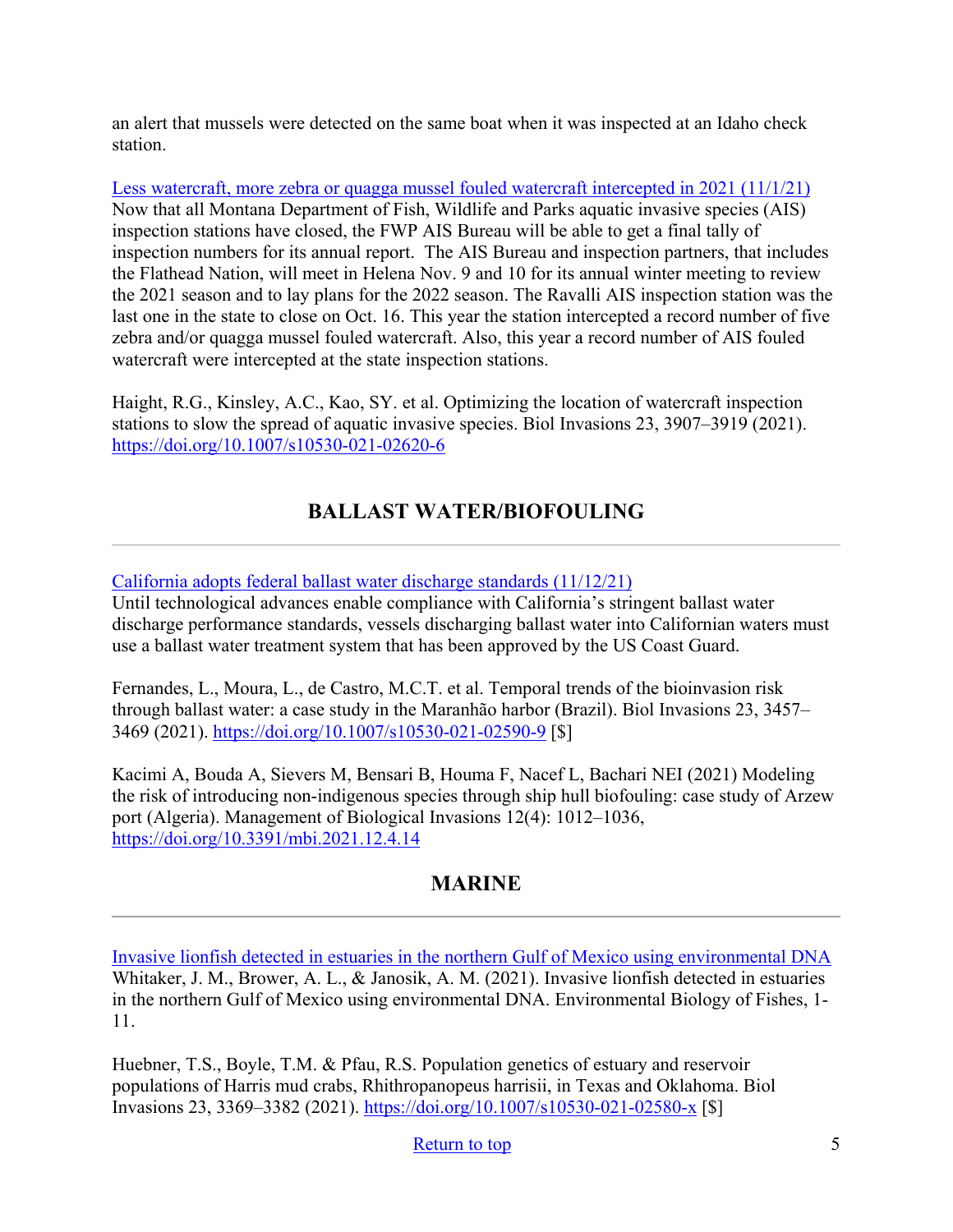Prentice, M.B., Vye, S.R., Jenkins, S.R. et al. Genetic diversity and relatedness in aquaculture and marina populations of the invasive tunicate Didemnum vexillum in the British Isles. Biol Invasions 23, 3613–3624 (2021).<https://doi.org/10.1007/s10530-021-02615-3>

Chapman JW, Li J, McGowan MF, Breitenstein RA, Appy R, Hieb KA, Piotrowski CN, Elder LE (2021) A doubled down invasion of the northeast Pacific by the Asian mud shrimp, Upogebia major and its coevolved bopyrid isopod parasite, Orthione griffenis. Aquatic Invasions 16(4): 721–749,<https://doi.org/10.3391/ai.2021.16.4.09>

Costello MJ, Dekeyzer D, Galil BS, Hutchings P, Katsanevakis S, Pagad S, Robinson TB, Turon X, Vandepitte L, Vanhoorne B, Verfaille K, Willan RC, Rius M (2021) Introducing the World Register of Introduced Marine Species (WRiMS). Management of Biological Invasions 12(4): 792–811, [https://www.reabic.net/journals/mbi/2021/4/MBI\\_2021\\_Costello\\_etal.pdf](https://www.reabic.net/journals/mbi/2021/4/MBI_2021_Costello_etal.pdf) 

# **AQUACULTURE**

<span id="page-5-0"></span>[US Aquaculture Production to Grow 18% in 2021 as Consumers Return to Restaurants](https://www.perishablenews.com/seafood/us-aquaculture-production-to-grow-18-in-2021-as-consumers-return-to-restaurants-2/)  [\(11/12/21\)](https://www.perishablenews.com/seafood/us-aquaculture-production-to-grow-18-in-2021-as-consumers-return-to-restaurants-2/)

US aquaculture production is forecast to expand 5.7% annually in nominal terms through 2025, according to Aquaculture: United States, a report recently released by Freedonia Focus Reports. The largest driver of growth will be a rebound in seafood demand from restaurants after the COVID-19 pandemic suppressed eating away from home activity. Other trends supporting growth include continued expansion in the US population, rising disposable personal incomes, and continued consumer interest in seafood as a healthy alternate protein to red meat. Consumers will also continue turning to farmed seafood in response to concerns about overfishing of wild stocks. Ongoing adoption of recirculating aquaculture systems (RAS) and continued experimentation with aquaculture of different species will also help grow the industry.

[America forges ahead with aquaculture while Canada dithers \(11/2/21\)](https://seawestnews.com/america-forges-ahead-with-aquaculture-while-canada-dithers/)

America is ramping up offshore aquaculture production with new legislation to increase the growth of sustainable seafood in its federal waters. A bipartisan bill – Advancing the Quality and Understanding of American Aquaculture (AQUAA) Act, – was recently introduced in the US Senate to create opportunities for new American jobs in a sector described as 'the most environmentally friendly means of protein production.'

Related: [NWAA Issues Statement on the AQUAA Act \(11/9/21\):](https://www.perishablenews.com/seafood/nwaa-issues-statement-on-the-aquaa-act/) Industry needs the right to farm, a guarantee of dedicated space in which to farm, and the authorization to do so.

### [Nordic Aquafarms to release draft EIR for onshore fish farm \(11/12/21\)](https://www.times-standard.com/2021/11/11/nordic-aquafarms-to-release-draft-eir-for-onshore-fish-farm/)

Nordic Aquafarms' draft environmental impact report (EIR) for its proposed onshore fish farm on the Samoa Peninsula will be released for a 60-day public comment period in December. During a virtual town hall discussion Wednesday evening, Marianne Naess, commercial director of the Norway-based seafood company, said Nordic Aquafarms agreed to pursue an EIR for the proposed project in May in response to calls for further environmental analysis.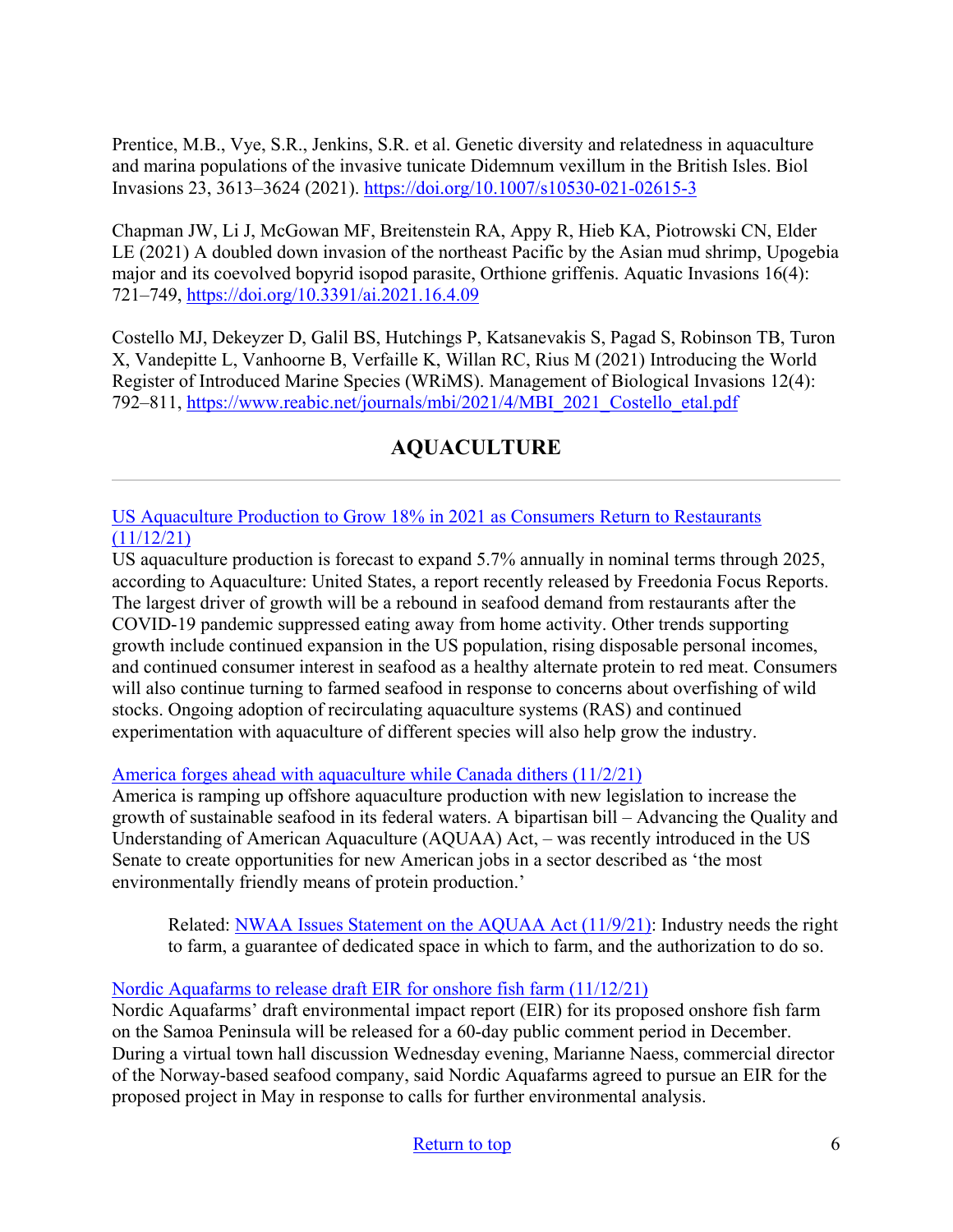### [Female aquapreneurs join unique innovation studio \(11/10/21\)](https://thefishsite.com/articles/female-aquaculture-entrepreneurs-join-unique-innovation-studio)

Ten female entrepreneurs have joined Hatch's inaugural Women in Aquaculture Innovation Studio, which was launched in partnership with Conservation International this month… Challenges associated with the increasing global population have made it more critical than ever for the aquaculture industry to be able to perform at its full potential. An increase in founder diversity is essential for shaping a sustainable future for the aquaculture industry. However, on the investment side, women-led businesses across all sectors in the US only received 2.3 percent of the country's VC funding in 2020 with similar trends have been observed in the UK. This lack of startup funding further affects gender equality in employment, as female founders hire more women on average.

### [Alaska Aquaculture Permitting Portal and Guidance Document Now Available \(11/8/21\)](https://alaska-native-news.com/alaska-aquaculture-permitting-portal-and-guidance-document-now-available/58642/)

Navigating the aquaculture leasing and permitting process in Alaska is a barrier to development. To reduce this barrier to sustainable aquaculture growth, we have produced a new permitting portal and guidance document to aid prospective and established farmers. These processing barriers were identified by both the Alaska Mariculture Task Force and the NOAA Fisheries Alaska Mariculture Workshop Summary Report.

#### [Blue Star Foods announces location of land-based RAS farm expansion \(11/8/21\)](https://www.seafoodsource.com/news/aquaculture/blue-star-foods-announces-location-of-land-based-salmon-farm-expansion)

Miami, Florida, U.S.A.-based Blue Star Foods announced on 8 November its subsidiary Taste of BC Aquafarms has chosen Deep Bay, British Columbia, Canada as the location for its new recirculating aquaculture system (RAS).

The announcement comes on the heels of the company closing a USD 4 million (EUR 3.4 million) public offering. The net proceeds of the offering, according to a Securities and Exchange Commission filing by Blue Star, were approximately USD 3.6 million (EUR 3.1 million) after deducting the underwriting discount, underwriters' fees and expenses, and the company's estimated offering expenses

### [Job losses mount over BC salmon farm closures \(10/29/21\)](https://seawestnews.com/job-losses-mount-over-bc-salmon-farm-closures/)

Workers at Vancouver Island salmon hatchery among the first casualties of the Discovery Islands' decision, which is expected to kill 1,535 aquaculture-related jobs, mainly in BC's coastal and indigenous communities.

## **FISH**

### <span id="page-6-0"></span>[12 to 15 Million Invasive Carp Removed From Barkley and Kentucky Lakes](https://www.fieldandstream.com/conservation/millions-of-carp-removed-from-kentucky-lake/)

A whopping number of Asian carp have been removed from Lake Barkley and Kentucky Lake, both of which straddle the state line between Kentucky and Tennessee. Commercial fishermen in the state of Kentucky have caught approximately 12 to 15 million carp since 2018, Lyon County Judge-Executive Wade White told The News-Enterprise. White says the statistic was provided to him by the Kentucky Fish and Wildlife. The massive removal effort highlights both the scope of the invasive species problem—and the success of commercial eradication efforts to address it.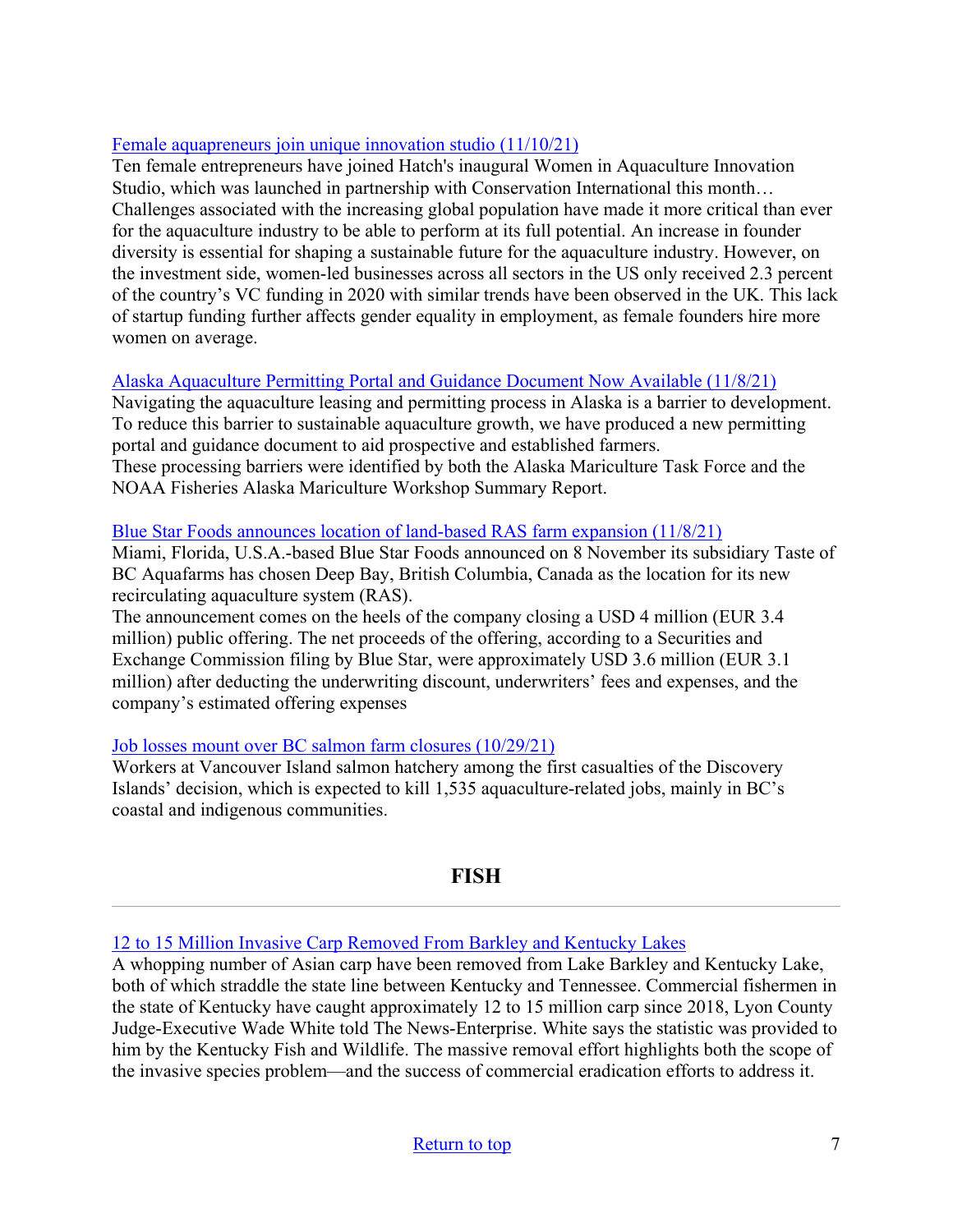"The commercial fishermen have done a tremendous job," said White, who's pushing for more resources to be allocated towards commercial removal efforts. He's also advocating for more commercial fish processors to use Asian carp to make products such as fish oil and fish meal. Related: [Kentucky Official Seeks To End Experimental Carp Program \(11/5/21\)](https://www.waterwaysjournal.net/2021/11/05/kentucky-official-seeks-to-end-experimental-carp-program/)

#### [Montana Lake study reveals how invasive species affect native food webs \(11/4/21\)](https://www.sciencedaily.com/releases/2021/11/211104140129.htm)

Now, thanks to a new collaborative study, there is greater insight into how invasive species progressively affect native food webs. The research was conducted by the University of Montana's Flathead Lake Biological Station, the U.S. Geological Survey and Montana Fish, Wildlife & Parks. " [This study](https://www.pnas.org/content/118/45/e2102179118) provides new details about how invasive lake trout affect entire lake food webs," said U.S. Fish and Wildlife fish biologist Charles Wainright, who recently completed his graduate student work at UM's biological station. "The findings will be important for conserving native species and ecosystems in Montana and elsewhere."

Publication: Charles A. Wainright, Clint C. Muhlfeld, James J. Elser, Samuel L. Bourret, Shawn P. Devlin. Species invasion progressively disrupts the trophic structure of native food webs. Proceedings of the National Academy of Sciences, 2021; 118 (45): e2102179118 [DOI: 10.1073/pnas.2102179118](https://www.pnas.org/content/118/45/e2102179118)

<span id="page-7-0"></span>[DNR and partner agencies to continue innovative search for invasive carp \(10/22/21\)](https://www.dnr.state.mn.us/news/2021/10/22/dnr-and-partner-agencies-continue-innovative-search-invasive-carp?utm_source=feedburnerNational+Invasive+Species+Information+Center+-+What%27s+New&utm_medium=email&utm_campaign=Feed%3A+nisic+%28National+Invasive+Species+Information+Center+-+What%27s+New%29)

Beginning Monday, Oct. 25, the Minnesota Department of Natural Resources will lead a second intensive invasive carp removal effort in Pool 8 of the Mississippi River near La Crosse, Wis. Thirty-four silver carp were captured in Pool 8 during the first interagency carp removal operation in April. The innovative Modified Unified Method (MUM) combines netting and herding techniques to drive and concentrate invasive carp from a large area of water into a small zone for removal. The DNR is conducting this work in partnership with the Wisconsin Department of Natural Resources, the U.S. Geological Survey (USGS) and the U.S. Fish and Wildlife Service.

Matthew L. Nobriga, Cyril J. Michel, Rachel C. Johnson, John D. Wikert. 2021. Coldwater fish in a warm water world: Implications for predation of salmon smolts during estuary transit. Ecology and Evolution.<https://doi.org/10.1002/ece3.7840>

Vallazza, J.M., Mosel, K.J., Reineke, D.M. et al. Timing and hydrological conditions associated with bigheaded carp movement past navigation dams on the upper Mississippi river. Biol Invasions 23, 3409–3425 (2021).<https://doi.org/10.1007/s10530-021-02583-8> [\$]

# **AQUATIC PLANTS**

[FWP to begin herbicide treatment project on Nilan Reservoir](https://www.montanaoutdoor.com/2021/11/fwp-to-begin-herbicide-treatment-project-on-nilan-reservoir/) 

Montana Fish, Wildlife & Parks will begin an herbicide treatment project on Nilan Reservoir on Nov. 10. FWP staff, in cooperation with the Department of Natural Resources and the Nilan Water Users Association, will treat a 1.15-acre area within a small bay of Nilan Reservoir with the aquatic herbicide fluoridone to eradicate Eurasian watermilfoil (EWM).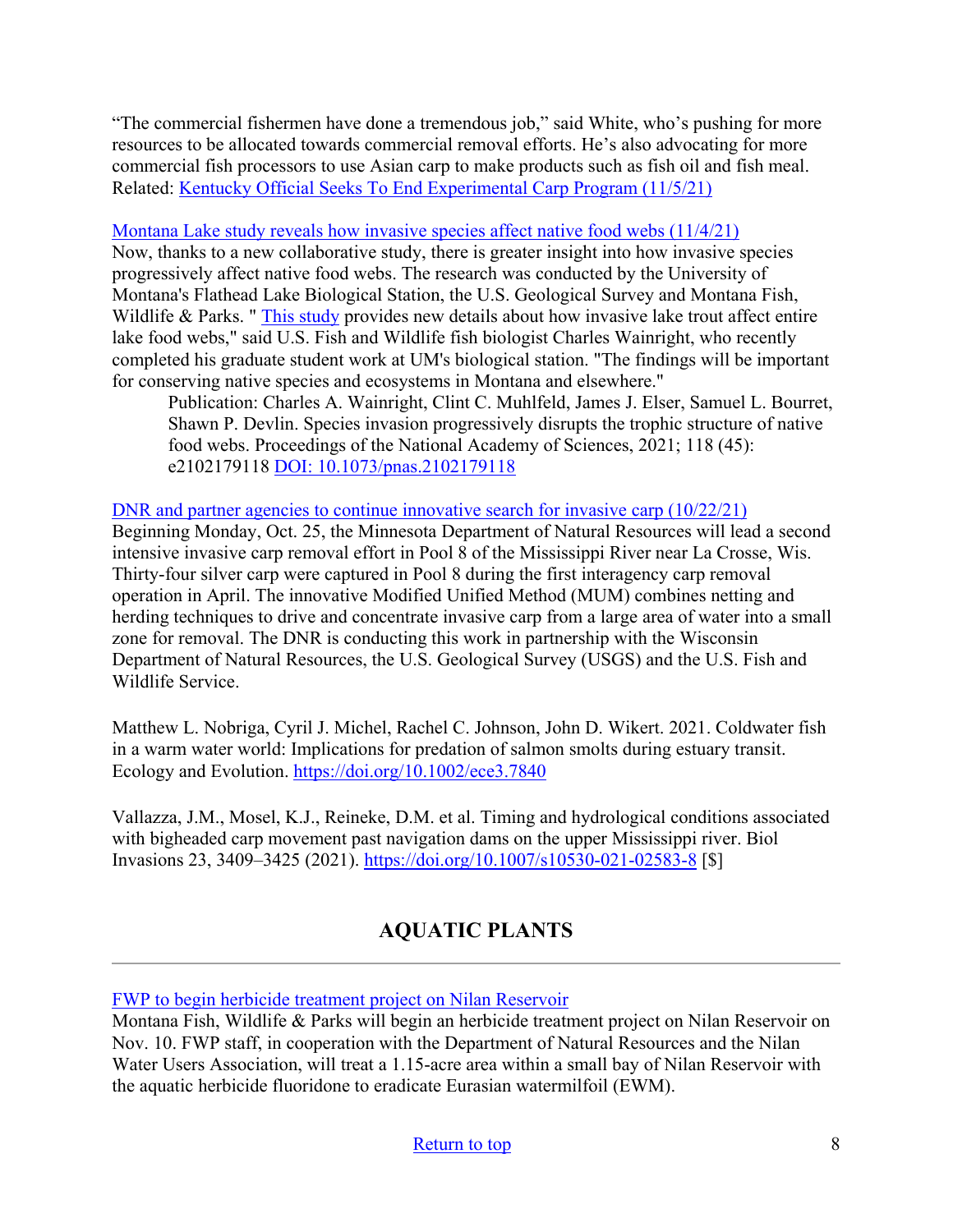EWM is a highly invasive aquatic plant; this is the first detection of EWM in this basin. Montana has limited populations of EWM so management of it is important to prevent further spread into other nearby waters. The one-time treatment will not cause any major impacts to the physical environment or human environment. The reservoir is at historic low levels so the amount of water that will need to be treated is very limited.

A decision notice to proceed with the project was issued after a seven-day comment period during which eight comments were submitted. All respondents supported the project.

### [Disappearing Act: Biologists hopeful that research study will explain the absence of hydrilla on](https://www.beaumontenterprise.com/sports/hs/article/Disappearing-Act-Biologists-hopeful-that-16602573.php)  [T-Bend, other Texas lakes \(11/8/21\)](https://www.beaumontenterprise.com/sports/hs/article/Disappearing-Act-Biologists-hopeful-that-16602573.php)

Texas Parks and Wildlife Department fisheries scientists recently launched a pilot study at Toledo Bend Reservoir aimed at finding an explanation as to why hydrilla and other types of aquatic vegetation have not rebounded after vanishing from the Texas/Louisiana border lake roughly six years ago.

### [Critical juncture reached in fight with aquatic invasive weeds \(Opinion\) \(10/29/21\)](https://www.tahoedailytribune.com/news/opinion/critical-juncture-reached-in-fight-with-aquatic-invasive-weeds-opinion/)

We are at a critical juncture in the ongoing fight against the aquatic invasive species that are threatening Lake Tahoe's shorelines.

The Tahoe Keys Property Owners Association has been fighting invasive weeds for four decades, and despite our efforts, the invasive weeds now cover over 85% of the lagoons. Complicating matters, a new species, curly leaf pondweed that was found in 2003, is establishing a foothold. This is significant, as curly leaf represents a greater threat to the lake, growing in colder, deeper water and reproducing aggressively. Now is the time to arrest the spread, and we must use all effective methods available.

Sleith, R.S., Karol, K.G. Global high-throughput genotyping of organellar genomes reveals insights into the origin and spread of invasive starry stonewort (Nitellopsis obtusa). Biol Invasions 23, 3471–3482 (2021).<https://doi.org/10.1007/s10530-021-02591-8>

# **FRESHWATER**

<span id="page-8-0"></span>Abdelrahman HA, Gibson RL, Fogelman KJ, Cupp AR, Allert AL, Stoeckel JA (2021) Evaluation of dissolved carbon dioxide to stimulate emergence of red swamp crayfish Procambarus clarkii (Decapoda: Cambaridae) from infested ponds. Management of Biological Invasions 12(4): 952–974,

[https://www.reabic.net/journals/mbi/2021/4/MBI\\_2021\\_Abdelrahman\\_etal.pdf](https://www.reabic.net/journals/mbi/2021/4/MBI_2021_Abdelrahman_etal.pdf) 

Kvistad JT, Galarowicz TL, Clapp DF, Chadderton WL, Tucker AJ, Herbert ME (2021) An evaluation of three trap designs for invasive rusty crayfish (Faxonius rusticus) suppression on critical fish spawning habitat in northern Lake Michigan. Management of Biological Invasions 12(4): 975–996, [https://www.reabic.net/journals/mbi/2021/4/MBI\\_2021\\_Kvistad\\_etal.pdf](https://www.reabic.net/journals/mbi/2021/4/MBI_2021_Kvistad_etal.pdf)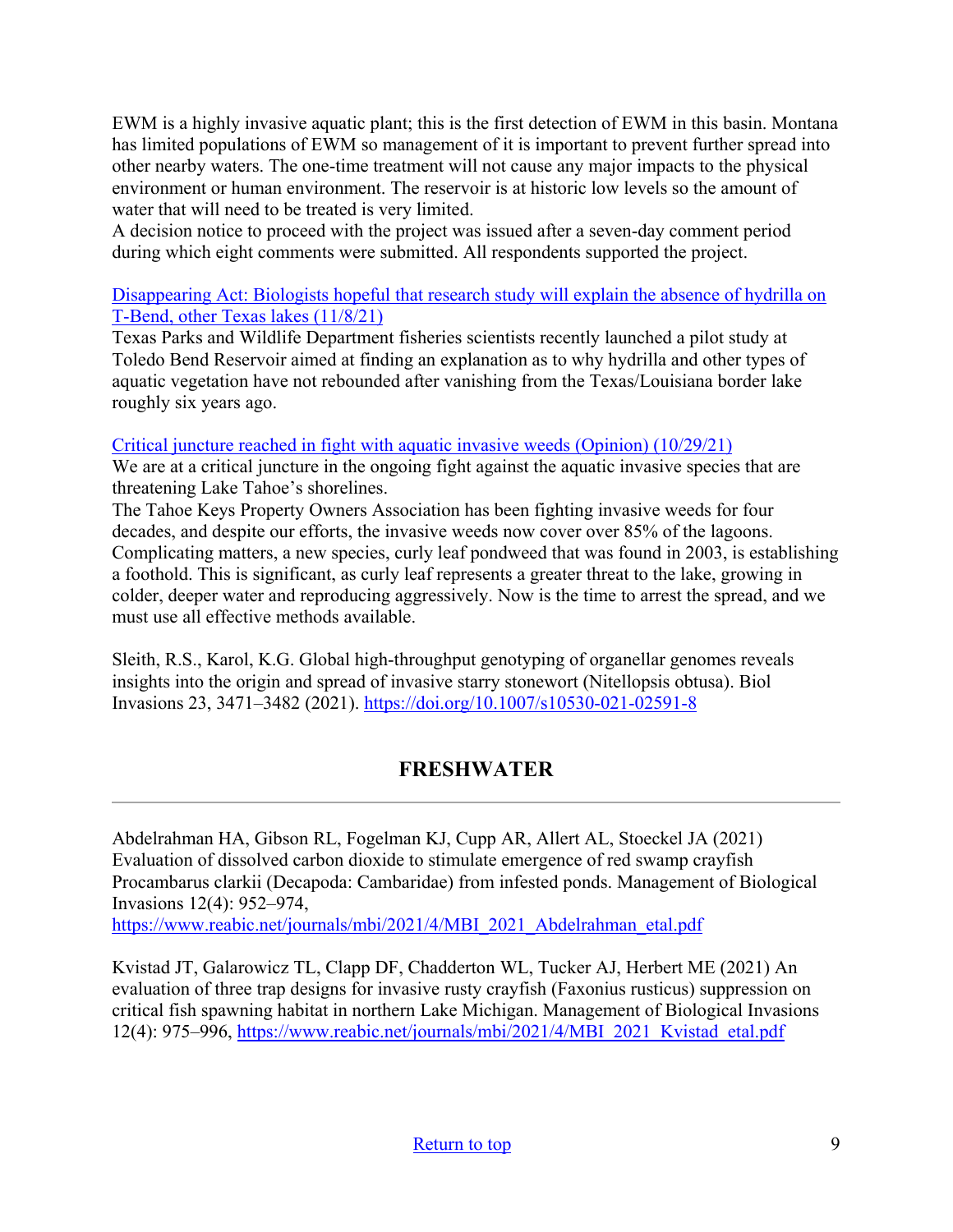<span id="page-9-0"></span>[A southern Maine group hopes to get 10 million kids involved in climate change action \(11/9/21\)](https://www.mainepublic.org/environment-and-outdoors/2021-11-09/a-southern-maine-group-hopes-to-get-10-million-kids-involved-in-climate-change-prevention) Here in Maine, some students in York County aren't waiting for world leaders to act. Their own coastal field work has led to the creation of a national nonprofit. Its goal is to get 10 million youth involved on climate in the next four years… "The invasive species, green crab and shore crab, are a big danger to our ecosystem and our economy," says Connor Keefe, one of Melissa Luetje's students from the Gulf of Maine Field Studies class at Kennebunk High School.

The students are measuring the effect of the warming Gulf of Maine on populations of native species as well as invasive European green crabs and Asian shore crabs. The students carefully identify each crab, measure them, determine if they are soft- or hard-shell, and whether they have eggs. The students learn that European green crabs readily adapt to the warming Gulf waters, reproduce more often than native crabs and have no predators, so their populations have exploded.

#### [COP26: climate change and its impact on invasive species \(11/2/21\)](https://blog.invasive-species.org/2021/11/02/cop26-invasive-species-and-climate-change/?utm_source=feedburnerNational+Invasive+Species+Information+Center+-+What%27s+New&utm_medium=email&utm_campaign=Feed%3A+nisic+%28National+Invasive+Species+Information+Center+-+What%27s+New%29)

Climate change reduces the resilience of natural habitats to these biological invasions. While, at the same time, making natural habitats, agricultural and urban areas less resilient to climate change. Invasive species already cause over US\$1.4 trillion in damage each year – approximately 5% of the global economy – a figure that is likely to increase as the consequences of climate change become increasingly frequent and severe.

As such, invasive plants and pests are a major threat to food security, particularly for low to middle-income countries that lack the capacity to prevent or manage these invasions. Water hyacinth and brown marmorated stink bug provide examples of how damaging invasive plants and insects can be to the environment and agriculture.

### [Puget Sound Report Shows Few Recovery Indicators Meeting Targets; Salmon, Orca Abundance](https://www.cbbulletin.com/puget-sound-report-shows-few-recovery-indicators-meeting-targets-salmon-orca-abundance-least-progress/)  [Least Progress \(11/4.21\)](https://www.cbbulletin.com/puget-sound-report-shows-few-recovery-indicators-meeting-targets-salmon-orca-abundance-least-progress/)

Puget Sound is not doing well, says the 2021 State of the Sound Report issued by the Puget Sound Partnership. After more than 10 years of reporting indicators and comparing them to ecosystem recovery targets for 2020, the PSP says patterns emerge:

— Few indicators reached their 2020 ecosystem recovery targets, signaling that ecosystem conditions are not good enough to say the system is resilient or recovered.

— We see the most progress for the habitat goal. Success arises in areas where decision-makers and land managers have direct influence on habitat outcomes, for example, restoring estuaries and floodplains or preventing conversion of ecologically sensitive lands. Many indicators in the habitat goal measure restoration and land conversion. Where our recovery community is involved, we see progress.

— We see the least progress in indicators affected by multiple factors (such as salmon and orca population abundance) and large-scale forces, such as climate change (which affects marine water quality), and where we rely on decisions made nationally or even globally to create positive change.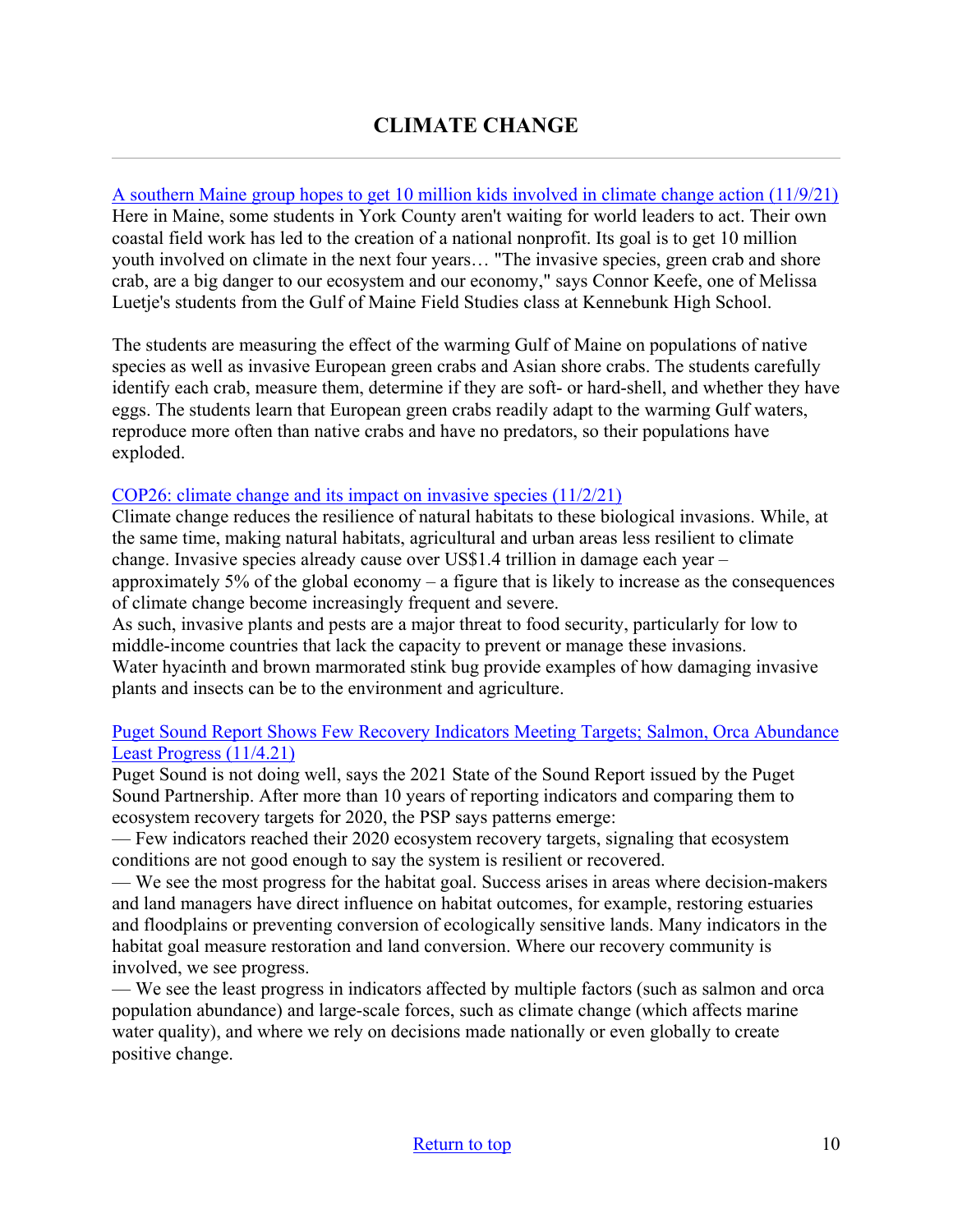### [Tree-Killing Pests Across the United States Are Increasing the Threats of Climate Change](https://www.nature.org/en-us/newsroom/pests-pathogens-threats-forests-climate/?utm_source=feedburnerNational+Invasive+Species+Information+Center+-+What%27s+New&utm_medium=email&utm_campaign=Feed%3A+nisic+%28National+Invasive+Species+Information+Center+-+What%27s+New%29) [\(10/29/21\)](https://www.nature.org/en-us/newsroom/pests-pathogens-threats-forests-climate/?utm_source=feedburnerNational+Invasive+Species+Information+Center+-+What%27s+New&utm_medium=email&utm_campaign=Feed%3A+nisic+%28National+Invasive+Species+Information+Center+-+What%27s+New%29)

Insects and diseases that are damaging and killing trees across the contiguous United States are reducing the ability of the nation's forests to capture and store climate-changing carbon dioxide, according to a new study.

The  $\frac{\text{study}}{\text{study}}$  – published in the journal Frontiers in Forests and Global Change – found that forests damaged by insects sequestered 69% less carbon than undamaged forests. Those affected by disease sequestered 28% less carbon. In total, the study found that the damage currently being caused by insects and diseases across the contiguous US is reducing the sequestration potential of America's forests by roughly 50 million tons of carbon dioxide each year – the equivalent of emissions from more than 10 million cars.

# **OTHER**

<span id="page-10-0"></span>[Millions of huge invasive spiders from Asia take hold in Georgia: "Like a scene out of](https://www.cbsnews.com/news/joro-spiders-georgia-asia-invasive-species/)  ['Arachnophobia'" \(11/1/21\)](https://www.cbsnews.com/news/joro-spiders-georgia-asia-invasive-species/)

A large spider native to East Asia has spun its thick, golden web on power lines, porches and vegetable patches all over north Georgia this year — a proliferation that has driven some unnerved homeowners indoors and prompted a flood of anxious social media posts.

### [Big, feral wild boars making a mess across B.C. \(10/31/21\)](https://infotel.ca/newsitem/big-feral-wild-boars-making-a-mess-across-bc/it86700)

Small populations of feral pigs are scattered across the province, including in the Thompson-Okanagan region, but the pigs themselves are not small and they are causing significant damage. These big pigs each weigh hundreds of pounds and can destroy the environment, wreck properties and transmit diseases, according to the Invasive Species Council of B.C. and that's why they're asking for help spotting them. "We do not want to be like Saskatchewan which has the highest densities of feral pigs in the country," Gail Wallin of the Invasive Species Council of B.C. said. "We need the public to be aware the pigs are out there and report sightings as early as possible so we can take action and take care of it before populations grow." The pigs cause habitat damage by foraging, rooting and trampling native flora and impacting water quality. They forage for invertebrates which also depletes the local ecosystem of vital decomposer populations. Feral pigs also compete with native wildlife for food.

Wallin said public education and awareness will help get new or previously unknown wild boar populations identified.

### [Spotted lanternfly suspected in Washington; 'could be one of most harmful pests in our](https://www.capitalpress.com/state/washington/spotted-lanternfly-suspected-in-washington-could-be-one-of-most-harmful-pests-in-our-generation/article_b30571b4-380f-11ec-9fb2-d31fc0c7493c.html)  [generation \(10/28/21\)](https://www.capitalpress.com/state/washington/spotted-lanternfly-suspected-in-washington-could-be-one-of-most-harmful-pests-in-our-generation/article_b30571b4-380f-11ec-9fb2-d31fc0c7493c.html)

An unconfirmed report of a spotted lanternfly in north-central Washington is solid enough for the state Department of Agriculture to ask the public to watch for the invasive pest. The lanternfly was reportedly photographed Oct. 20 near Omak in Okanogan County. The photo was initially submitted to the Washington Invasive Species Council. The agriculture department hesitates to declare the photo proof of the first-ever lanternfly detection in Washington. "If someone was able to collect a specimen it would be immensely helpful, but all we have now is an unconfirmed report," department spokeswoman Karla Salp said Thursday.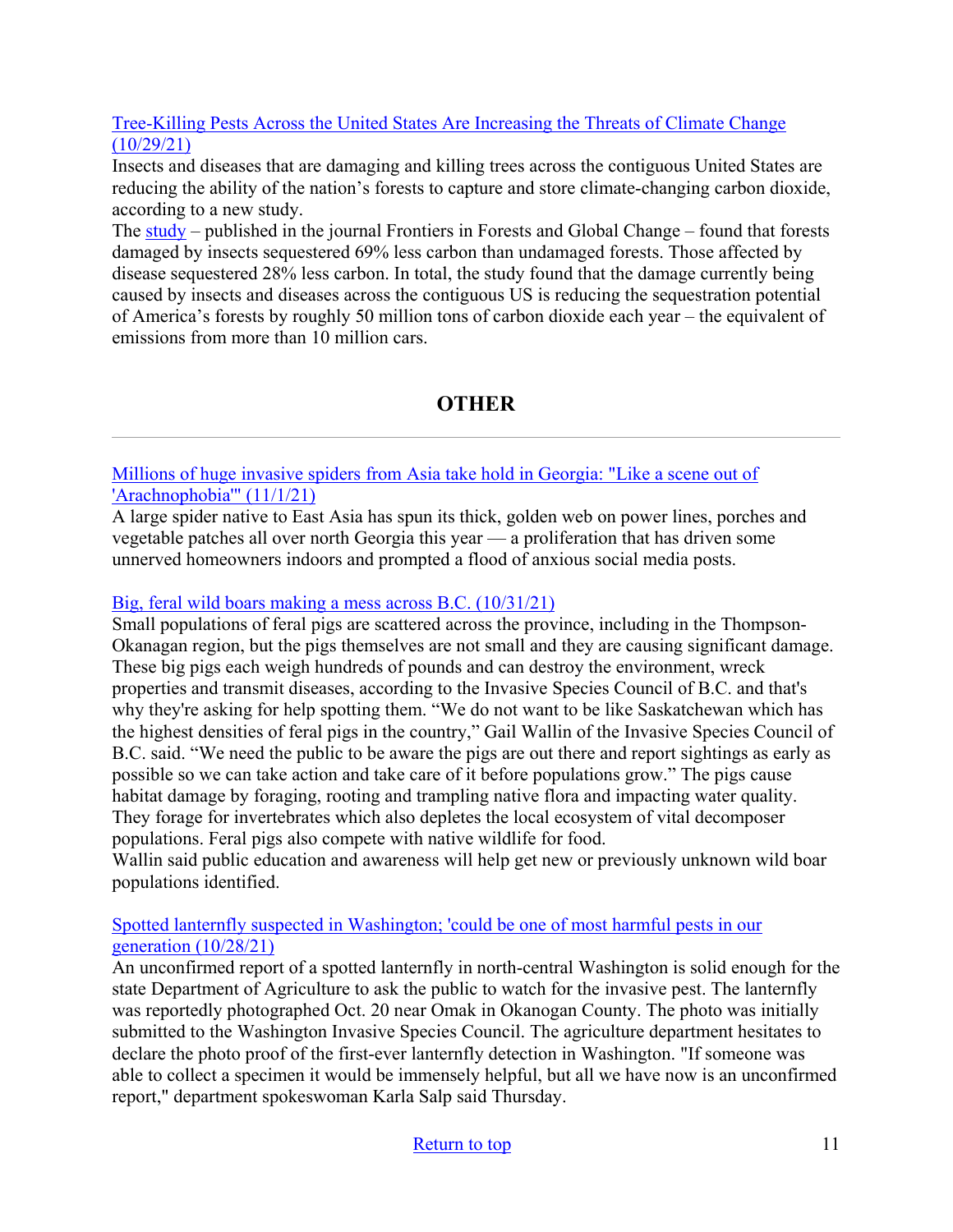[Maui crews are successfully eradicating invasive little fire ants — with aerial support \(10/28/21\)](https://www.hawaiipublicradio.org/the-conversation/2021-10-28/maui-crews-are-successfully-eradicating-invasive-little-fire-ants-with-aerial-support) The Maui Invasive Species Committee began a pilot project two years ago using helicopters to spray bait aimed at sterilizing ant queens and curbing the stinging pests. The spray combines food-grade ingredients and a growth regulator that acts like birth control for the queens. Fire ant coordinator Brooke Mahnken and education specialist Serena Fukushima said they were happy to share some good news — the project was able to continue throughout the pandemic. "We were able to continue pretty much uninterrupted. We did 13 treatments, roughly six weeks apart starting in October of 2019 all the way up to May of 2021," Mahnken said. "We needed to go out and conduct a survey to be able to assess how the treatments have been working — and that is no small feat."

# **OUTREACH AND EDUCATION**

### [Canadian Council on Invasive Species / Invasive Species Council of British Columbia](https://canadainvasives.ca/)

The Canadian Council on Invasive Species (CCIS) and their partner and Chapter Network member, the Invasive Species Council of British Columbia (ISCBC), are pleased to announce the digital release of two new educational resources for youth. The resources, "Invasive Species on our Landscapes" and "Invasive Species in our Waters", designed for children aged 6 to 12, feature engaging coloring activities and learning activities. "Invasive Species on our Landscapes" teaches children about PlayCleanGo, an initiative to stop the spread of invasive species by recreation enthusiasts in parks and natural areas. The second book, "Invasive Species in our Waters", teaches about Clean Drain Dry and the simple actions everyone can take to prevent the spread of invasive aquatic species in waterways. These resources include information on what makes a species invasive, how to identify invasive species and what actions children can take to help build healthy habitats across Canada. Both books are available for free download on the CCIS and ISCBC websites.

Tam, C.K., Daniel, W.M., Campbell, E., English, J.J., and Soileau, S.C., 2021, U.S. Geological Survey invasive species research[—Improving detection, awareness, decision support, and](https://pubs.er.usgs.gov/publication/cir1485?utm_medium=email&utm_source=govdelivery)  [control:](https://pubs.er.usgs.gov/publication/cir1485?utm_medium=email&utm_source=govdelivery) U.S. Geological Survey Circular 1485, 28 p.,<https://doi.org/10.3133/cir1485>

[Using Citizen Science Observations to Develop Managed Area Watch Lists](https://bioone.org/journals/natural-areas-journal/volume-41/issue-4/21-8/Using-Citizen-Science-Observations-to-Develop-Managed-Area-Watch-Lists/10.3375/21-8.full) Young, B. E., Lee, M. T., Frey, M., Barnes, K., & Hopkins, P. (2021). Using Citizen Science Observations to Develop Managed Area Watch Lists. Natural Areas Journal, 41(4), 307-314.

Elizabeth Golebie, North Joffe-Nelson, Alison Siever, Greg Hitzroth, Amanda Huegelmann, & Carena J. van Riper. [Addressing barriers to aquatic invasive species prevention behaviors among](http://publish.illinois.edu/angler-behavior-and-aquatic-invasive-species/files/2021/10/DNR-report_Final.pdf?utm_medium=email&utm_source=govdelivery)  [Illinois recreational water users.](http://publish.illinois.edu/angler-behavior-and-aquatic-invasive-species/files/2021/10/DNR-report_Final.pdf?utm_medium=email&utm_source=govdelivery) Research Report October 2021. Department of Natural Resources and Environmental Sciences University of Illinois at Urbana-Champaign and Illinois-Indiana Sea Grant

Schwoerer, T., Spellman, K. V., Davis, T. J., Lee, O., Martin, A., Mulder, C. P., ... & Winter, G. (2021). [Harnessing the Power of Community Science to Address Data Gaps in Arctic Observing:](https://journalhosting.ucalgary.ca/index.php/arctic/article/view/73773)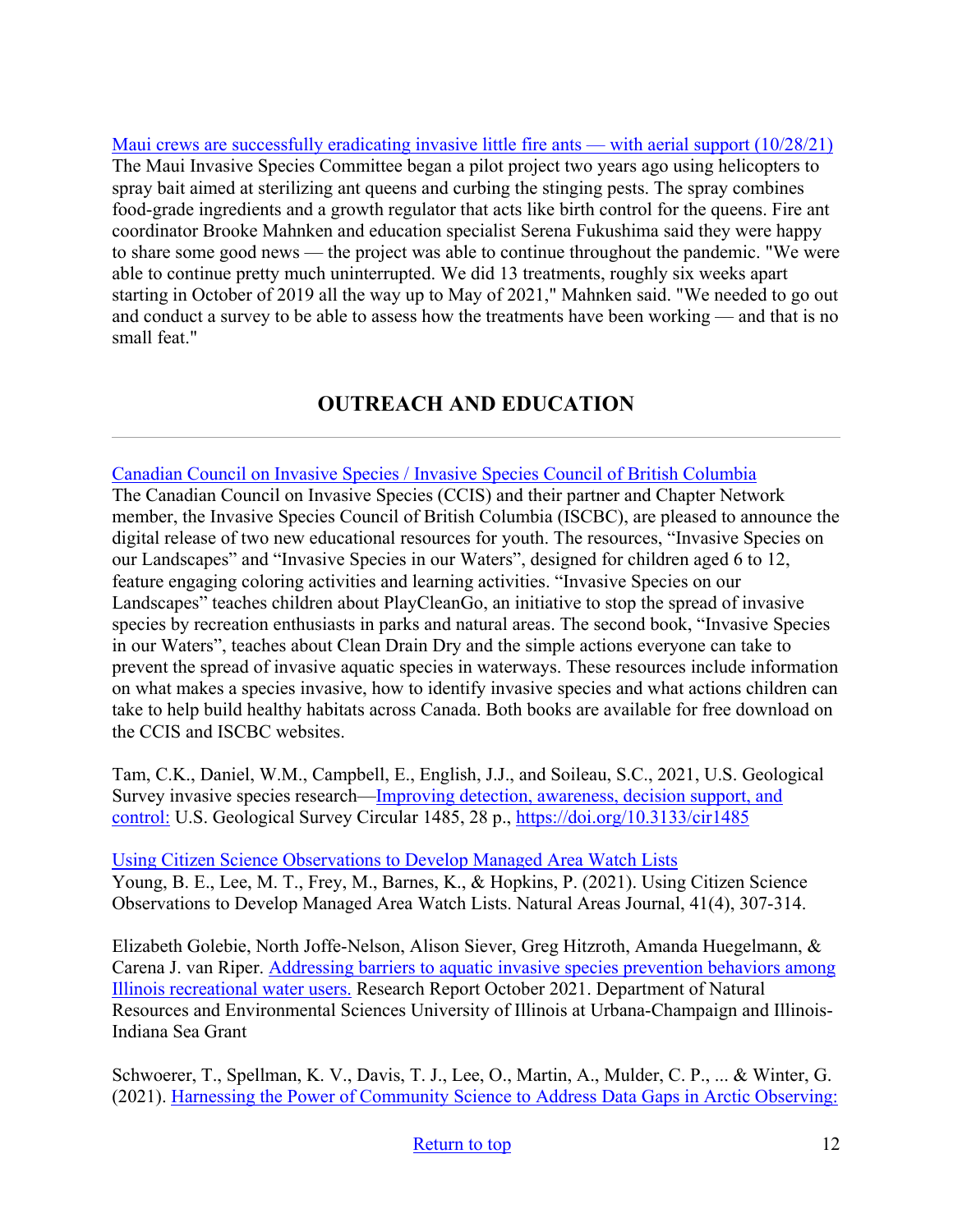[Invasive Species in Alaska as Case Examples.](https://journalhosting.ucalgary.ca/index.php/arctic/article/view/73773) ARCTIC, 74(5). DOI: <https://doi.org/10.14430/arctic73773>

Morelli, T.L., Brown-Lima, C.J., Allen, J.M. et al. Translational invasion ecology: bridging research and practice to address one of the greatest threats to biodiversity. Biol Invasions 23, 3323–3335 (2021).<https://doi.org/10.1007/s10530-021-02584-7>

Steele, Z.T., Pienaar, E.F. Knowledge, reason and emotion: using behavioral theories to understand people's support for invasive animal management. Biol Invasions 23, 3513–3527 (2021).<https://doi.org/10.1007/s10530-021-02594-5> [\$]

Heckwolf, M.J., Morim, T., Riccioli, F. et al. Fresh start after rough rides: understanding patterns of genetic differentiation upon human-mediated translocations. Biol Invasions 23, 3625–3639 (2021).<https://doi.org/10.1007/s10530-021-02605-5> [\$]

# **JOBS/GRANTS**

<span id="page-12-0"></span>[Aquatic Invasive Species \(AIS\) Specialist-Laramie, WY \(ATAW99-2021-01998\)](https://www.governmentjobs.com/careers/wyoming/jobs/3298218/ataw99-2021-01998-aquatic-invasive-species-ais-specialist-laramie?department%5b0%5d=040-Game%20%26%20Fish&sort=PositionTitle%7CAscending&pagetype=jobOpportunitiesJobs)

The Wyoming Game and Fish Department is seeking an AIS (Aquatic Invasive Species) Specialist based out of Laramie, WY. This 9-month position is responsible for implementing the state's aquatic invasive species program. The successful applicant will take primary responsibility for outreach, watercraft inspection, and monitoring in the Laramie region.

## **Closes: 11/29/2021 11:59 PM Mountain**

ESSENTIAL FUNCTIONS: The listed functions are illustrative only and are not intended to describe every function which may be performed at the job level.

- Provide technical support and supervision to aquatic invasive species watercraft inspectors, including hiring, training, and scheduling.
- Provide outreach and education to the public on the Department's aquatic invasive species program.
- Oversee aquatic invasive species data entry and lead data analysis and report writing.
- Oversee the organization and maintenance of equipment, including decontamination units, vehicles, sampling gear, and tablets.
- Implement existing monitoring plans for the early detection of aquatic invasive species.
- Design and implement field studies to document the distribution and relative abundance of established populations of aquatic invasive species.
- Develop and implement plans to contain, control, or eliminate existing populations of aquatic invasive species.
- Sample regional waters for AIS using Department motorized watercraft.
- Assist with regional fish and wildlife education events.
- Assist with other fish and wildlife surveys.

[The Delta Independent Science Board \(Delta ISB\) and California Sea Grant \(CASG\) are seeking](https://caseagrant.ucsd.edu/jobs/delta-independent-science-board-postdoctoral-scholars)  [two postdoctoral scholars](https://caseagrant.ucsd.edu/jobs/delta-independent-science-board-postdoctoral-scholars) to support the Delta ISB with its legislative mandate to provide oversight of the scientific research, monitoring, and assessment programs that support adaptive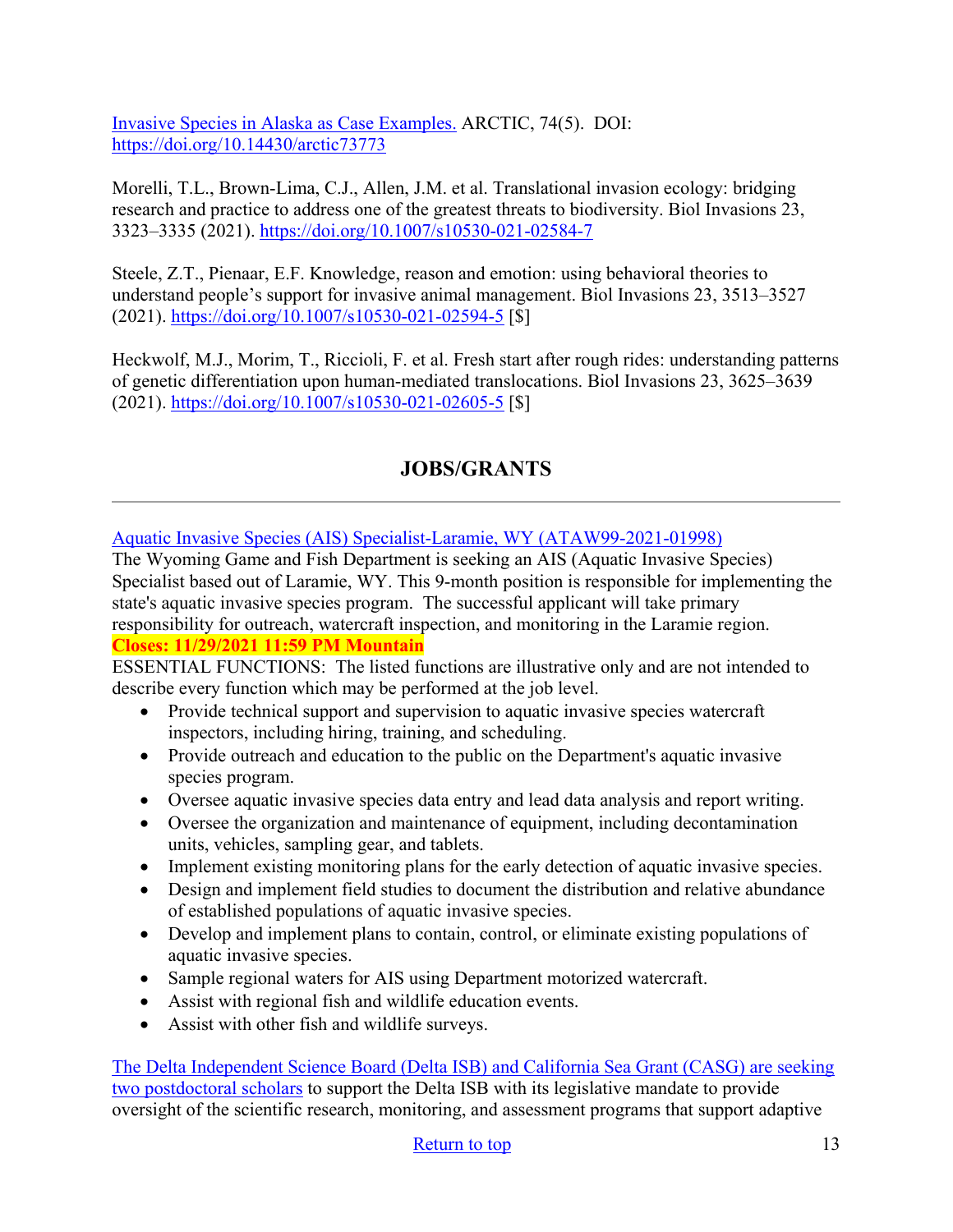management of Sacramento-San Joaquin Delta, which is part of the largest estuarine ecosystem on the west coast of North America and is the hub of California's extensive water supply system. The Delta ISB reviews "science programs" by topical or thematic areas. Reviews normally assess the state of the science topic in general and across the Delta and make recommendations to improve the science, fill gaps, integrate or explore new ideas. A fundamental responsibility of the postdoctoral scholars will be to work with the Delta ISB on these major reviews once potential topics are identified.

Potential topics include:

- Harmful algal blooms
- Rood webs
- Restoration
- Climate
- Subsidence reversal
- Ecosystem forecasting

The postdoctoral researchers will explore what science and syntheses have been done on the topic in the Delta and other regions, and the latest scientific approaches.

Application Deadline: **Applications will be reviewed starting on November 29, 2021, and will remain open until filled.**

[EMPSi](https://www.empsi.com/working-at-empsi) has **immediate openings for experienced project managers and resource specialists (e.g., hydrologists, geologists, biologists, cultural resource specialists)** with a proven track record for successfully completing EISs and EAs under NEPA. These positions are in awesome locations, including:

- [Boise, Idaho](https://www.empsi.com/s/General-Planner-PM-specialist-Ad_Boise_2019.pdf)
- [Portland, Oregon](https://www.empsi.com/s/General-Planner-PM-specialist-Ad_PDX_2019.pdf)
- [Salt Lake City, Utah](https://www.empsi.com/s/General-Planner-PM-specialist-Ad_SLC_2019.pdf)

We are also always looking for other talented, motivated individuals who would like to contribute and be part of an exceptional team. Please email us at  $i_{obs}$  ( $Q$ empsi.com if you are interested in working at EMPSi.

#### [NOAA-NOS-ONMS-2022-2007101 FY22 Dr. Nancy Foster Scholarship Program](https://www.grants.gov/web/grants/view-opportunity.html?oppId=336194) Department of Commerce: **Closing Date for Applications: Dec 14, 2021**

The Dr. Nancy Foster Scholarship Program provides support for master's and doctoral degrees in oceanography, marine biology, maritime archaeology—these may include but are not limited to ocean and/or coastal: engineering, social science, marine education, marine stewardship, cultural anthropology, and resource management disciplines—and particularly encourages women and members of minority groups to apply.

General science priorities for the NOAA Office of National Marine Sanctuaries are stated below: 4) Studies focused on evaluating the condition of and impacts to living resources and

ecosystems from local and regional pressures (e.g., extraction, sanctuary soundscapes and effects of ocean noise, invasive species, water quality and contamination, restoration technology and effectiveness, deep-sea habitat characterization and monitoring, connectivity);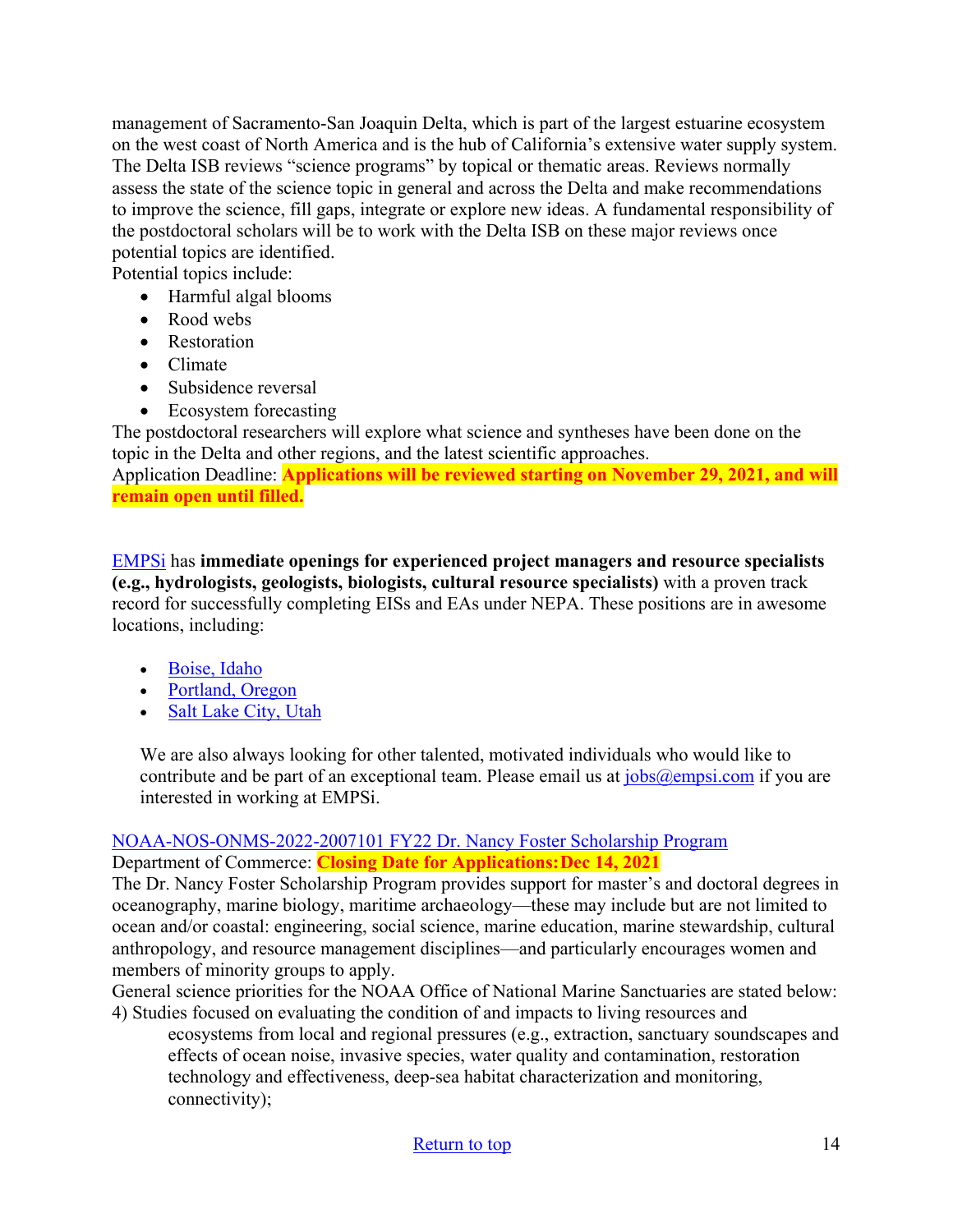New York State Department of Environmental Conservation

NYS DEC seeks to hire Aquatic Invasive Species Coordinators for Region 7 (Finger Lakes) and Region 9 (Buffalo) to collaborate with regional Partnerships for Invasive Species Management

• [Extension Support Specialist II- Aquatic Invasive Species Coordinator Biological-](https://cornell.wd1.myworkdayjobs.com/CornellCareerPage/job/New-York-State-Other/Extension-Support-Specialist-II--Aquatic-Invasive-Species-Coordinator-Biological-Environmental-Eng-NYS-Water-Resources-Institute_WDR-00028419-1)[Environmental Eng./NYS Water Resources Institute](https://cornell.wd1.myworkdayjobs.com/CornellCareerPage/job/New-York-State-Other/Extension-Support-Specialist-II--Aquatic-Invasive-Species-Coordinator-Biological-Environmental-Eng-NYS-Water-Resources-Institute_WDR-00028419-1)

### GRANTS

[Montana: Noxious Weed Trust Fund Grant Program is Now Accepting](https://agr.mt.gov/NoxiousWeedTrustFund) Applications – **Grant Applications Due January 6, 2022** 

The Montana Department of Agriculture (MDA) announces noxious weed grant funding is now available through the 2022 Noxious Trust Fund (NWTF) Grant Program.

Established by the 1985 Montana Legislature, the NWTF grants provide funding for noxious weed research projects, development projects, state and community education, and local cooperative - landowner cost share. Funding assistance is provided to counties, local communities, researchers, and educators to assist with their efforts to solve a variety of weed problems in Montana.

In 2021, over \$2 million was awarded to organizations in 54 counties and seven tribal nations across Montana.

Applicants may apply for funding up to \$75,000 per project through [WebGrants - Montana](https://agr.mt.gov/NoxiousWeedTrustFund)  [Grants and Loans.](https://agr.mt.gov/NoxiousWeedTrustFund) 

### [NOAA-NOS-NCCOS-2022-2006972](https://www.grants.gov/web/grants/view-opportunity.html?oppId=334906)

[Understanding multi-stressor impacts on marine ecosystems under climate change](https://www.grants.gov/web/grants/view-opportunity.html?oppId=334906) Department of Commerce

**Closing Date for Applications: Jan 18, 2022** 

The purpose of this document is to advise the public that NOAA/NOS/National Centers for Coastal Ocean Science (NCCOS)/Competitive Research Program (CRP) [formerly Center for Sponsored Coastal Ocean Research (CSCOR)/Coastal Ocean Program (COP)], the NOAA Climate Program Office (CPO), and the NOAA Ocean Acidification Program (OAP), in partnership with the NOAA Office of National Marine Sanctuaries (ONMS) and the NOAA Integrated Ocean Observing System (IOOS), are soliciting proposals to understand the combined impacts of multiple stressors on the function and health of marine ecosystems within the context of climate change. This information will be used to improve place-based management of marine protected areas and enable the proactive protection of these critical ecosystems under future climate scenarios. Climate change is exacerbating existing environmental stressors (e.g., hypoxia, harmful algal blooms, and ocean acidification) through changes to the fundamental drivers of ecosystems (e.g., temperature, precipitation, seasonal cycles, and biogeochemistry).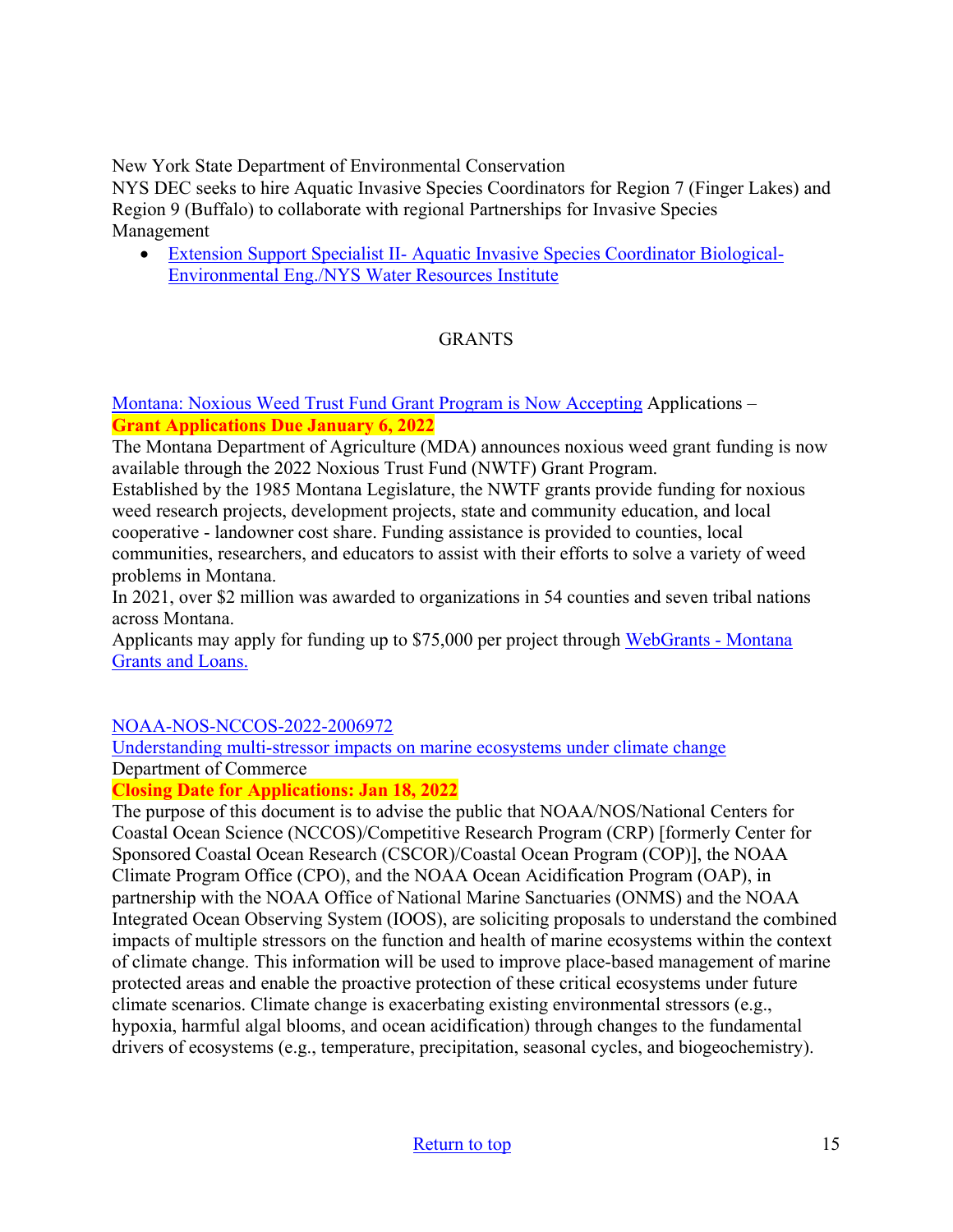### [NMFS-Sea Grant Fellowship Call for Applications](https://caseagrant.ucsd.edu/fellowships/2022-nmfs-sea-grant-fellowship-in-population-and-ecosystem-dynamics-and-marine-resource)

The National Sea Grant College Program and the National Marine Fisheries Service (NMFS) support a Ph.D. graduate fellowship in two specific areas:

- Population and ecosystem dynamics
- Marine resource economics

The fellowships offered within this program are aimed at training the next generation of specialized experts in fisheries management.

Important Information:

Deadline: **Applications are due to California Sea Grant by January 27, 2022, 5 p.m. PST** Funding Availability: \$54,166 per year for up to three years

Anticipated start date: August 1, 2022, with projects to be completed by July 31, 2025

### [NOAA-NOS-NCCOS-2022-2007023](https://www.grants.gov/web/grants/view-opportunity.html?oppId=335726)

[Harmful Algal Bloom Control Technologies Incubator](https://www.grants.gov/web/grants/view-opportunity.html?oppId=335726)

Department of Commerce

The purpose of this document is to advise the public that NOAA/NOS/National Centers for Coastal Ocean Science (NCCOS)/Competitive Research Program (CRP) [formerly Center for Sponsored Coastal Ocean Research (CSCOR)/Coastal Ocean Program (COP)] is soliciting proposals from the Cooperative Ecosystems Studies Units (CESU) to implement a 5-year Harmful Algal Bloom (HAB) Control Technologies Incubator (HCTI) under the auspices of the NCCOS/CRP Prevention, Control and Mitigation of HAB Program (PCMHAB). This funding opportunity will provide support for one award to develop and administer a national program that accelerates the development and application of HAB control approaches. To accomplish this, the main objective of the HCTI will be to fund extramural proof of concept, innovative HAB control technology projects to assess their feasibility. Promising technologies will then be encouraged to apply to relevant future PCMHAB competitive funding announcements independent from the HCTI. In addition, the other objective of the HCTI will be to provide guidance to end users and stakeholders on navigating the relevant licensing and permitting processes (e.g., National Environmental Protection Act and Federal Insecticide, Fungicide, and Rodenticide Act requirements) relevant to the applicability of proven control methods during responses to ongoing HAB events. The proposals must address how the HCTI will accomplish these two objectives. This funding opportunity is intended to support the administration of the HCTI and is not intended to directly support individual research projects or short term activities on specific local coastal HAB issues. Funding is contingent upon the availability of Fiscal Year 2022 Federal appropriations. If funds become available for this program, one project for a HCTI will be funded for approximately \$1.5M/year for 5 years, not to exceed \$7.5M over that period. If successful, the selected project may receive an additional \$7.5M for a second and final 5 year period of performance. It is anticipated that projects funded under this announcement will have a September 1, 2022 start date. **Current Closing Date for Applications: Jan 27, 2022**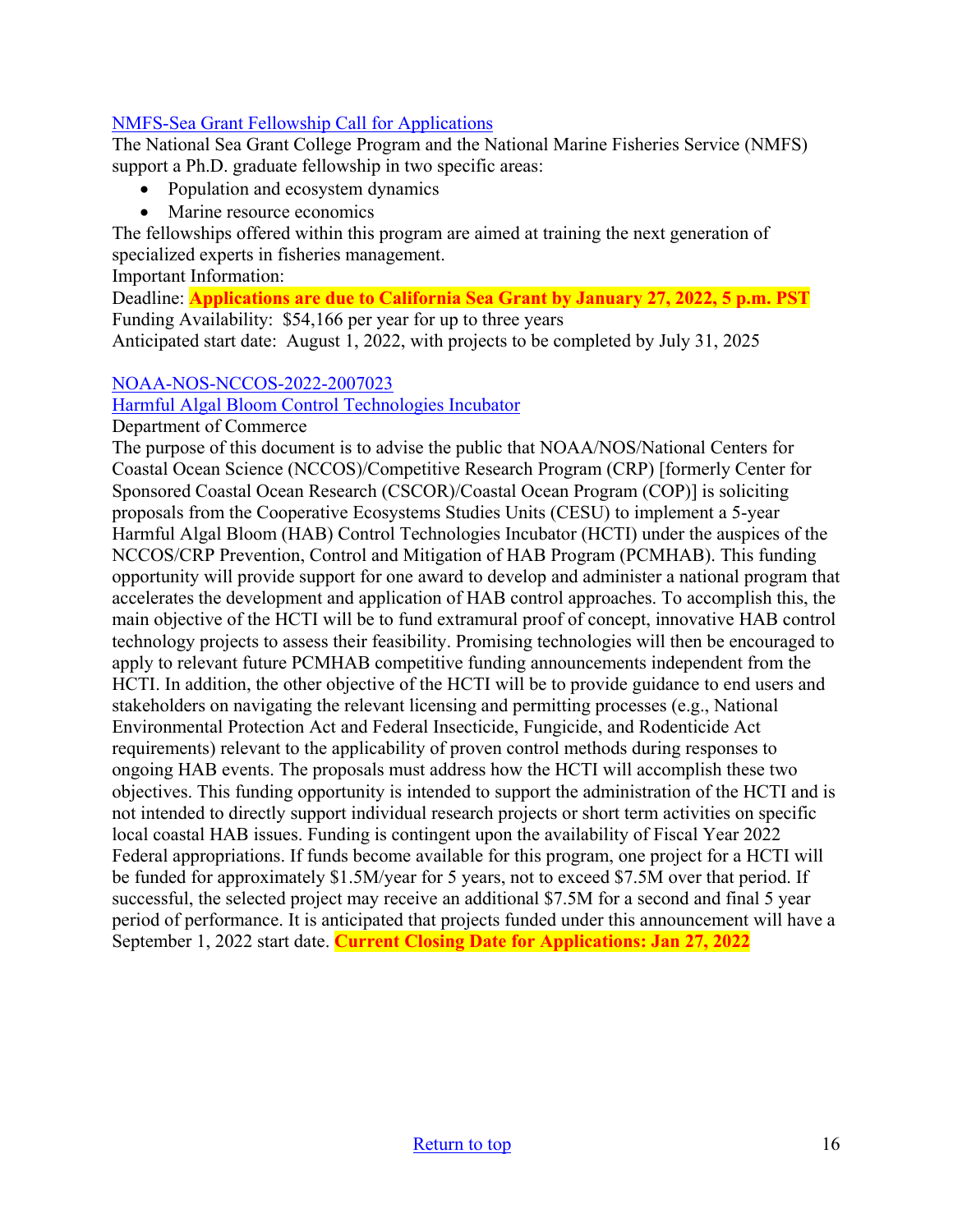## <span id="page-16-0"></span>**FEDERAL/STATE/PROVINCIAL LEGISLATION, RULES, ACTIONS**

#### **Advocacy:**

### **State/Province**

### **Judicial**

### **Executive**

#### **Congressional**

[The Association \[of Fish and Wildlife Agencies\] Applauds Passage of Bipartisan Infrastructure](https://www.fishwildlife.org/landing/blog/association-applauds-passage-bipartisan-infrastructure-package-and-additional-conservation-funding)  [Package and Additional Conservation Funding \(11/8/21\)](https://www.fishwildlife.org/landing/blog/association-applauds-passage-bipartisan-infrastructure-package-and-additional-conservation-funding)

The Association of Fish & Wildlife Agencies enthusiastically commends Congress for passing the bipartisan Infrastructure Investment and Jobs Act [\(HR 3684\)](https://www.congress.gov/bill/117th-congress/house-bill/3684), which will support fish and wildlife resources and ecosystem resiliency while driving economic recovery and creating high quality jobs through new and reauthorized conservation programs. Last week Friday, November 5, 2021, the House passed the bill, sending this historic legislation to the President's desk for enactment.

*Note*: Abbreviated invasive species related bill language is as follows:

:

**SEC. 11522. Invasive Plant Elimination Program. (**Federal Aid- Highways). \$50M per year for 5 years.

**SEC. 40804. Ecosystem restoration.-** Through the US Forest Service**.** \$200M (split between Interior & USDA) shall be made available for invasive species detection, prevention, and eradication, including conducting research and providing resources to facilitate detection of invasive species at points of entry and awarding grants for eradication of invasive species on non-Federal land and on Federal land.

**SEC. 40907\*. Multi-Benefit Projects To Improve Watershed Health.** BOR competitive grant program for accomplishing 1 or more of the following: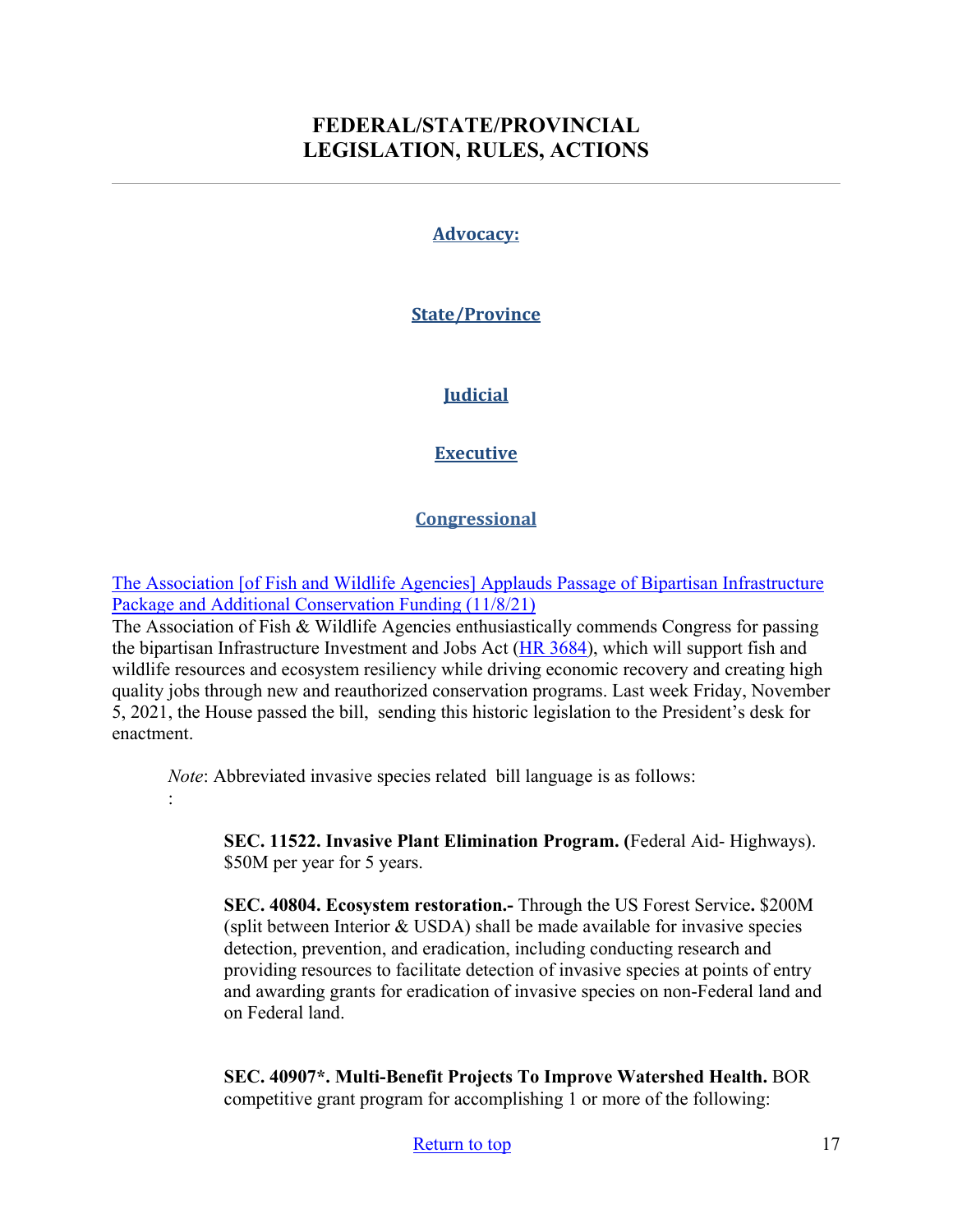(1) Ecosystem benefits. (2) Restoration of native species. (3) Mitigation against the impacts of climate change to fish and wildlife habitats. (4) Protection against invasive species. (5) Restoration of aspects of the natural ecosystem. (6) Enhancement of commercial, recreational, subsistence, or Tribal ceremonial fishing. (7) Enhancement of river-based recreation.

*[Note: Funded at \$100,000,000]* 

Related: [Biden signs \\$1 trillion infrastructure bill into law \(11/15/21\)](https://thehill.com/homenews/administration/580369-biden-signs-1-trillion-infrastructure-bill-into-law)

Bipartisan bill to stop spread of aquatic invasive species introduced in House  $(11/1/21)$ Representatives John Garamendi (D-CA-03) and Mark Amodei (R-NV-03) introduced the "Stop Invasive Mussels Act" [\(H.R.5692\)](https://www.congress.gov/bill/117th-congress/house-bill/5692?q=%7B%22search%22%3A%5B%22H.R.5692%22%2C%22H.R.5692%22%5D%7D&s=2&r=1), bipartisan legislation which would authorize federal land management agencies to take proven, commonsense measures to prevent the proliferation of invasive species in our nation's waterways, lakes, reservoirs, and aqueducts – a major priority for the recreational boating industry.

### **APPROPRIATIONS**

### [Congress barrels toward end-of-year pileup \(11/14/21\)](https://thehill.com/homenews/senate/581387-congress-barrels-toward-end-of-year-pile-up)

The House and Senate return Monday and are scheduled to be in session for roughly two weeks before the end of 2021, setting up a legislative squeeze that is threatening to drive lawmaking deeper into the holiday season.

**Social spending bill:** House Democrats had hoped to pass the bill before the Veterans Day recess. Instead, helped by 13 Republicans, they passed the Senate's bipartisan infrastructure bill and punted the social spending bill to try to assuage moderates who want to see a Congressional Budget Office (CBO) analysis of the bill.

**Government funding:** Lawmakers have a matter of days to come up with an agreement to fund the government and avoid an early-December shutdown.

**Debt ceiling:** Congress passed a short-term debt hike earlier this year that congressional aides, citing Treasury estimates, predicted would keep the government solvent through roughly Dec. 3. But senators in both parties believe they have more time to pass another increase in the debt ceiling, with Senate Majority Whip Dick Durbin (D-Ill.) describing it as a "December problem."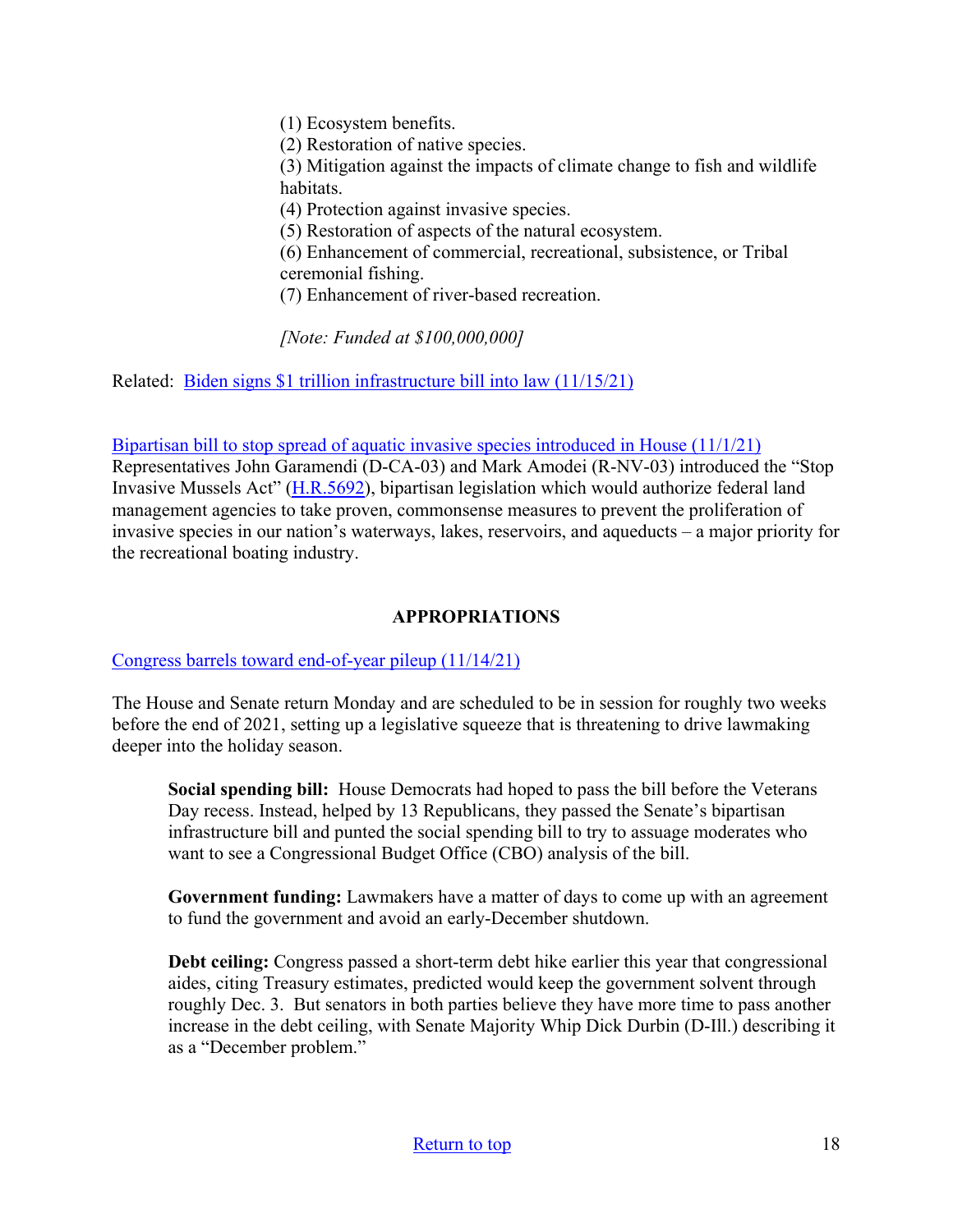Related: [Biden spending bill to likely slip in Senate after](https://thehill.com/homenews/senate/581464-biden-spending-bill-slips-in-senate-after-house-delays) House delay (11/14/21)

**An AIS federal legislative table is posted on the web on the** [www.westernais.org](http://www.westernais.org/) **website. Go to<https://www.westernais.org/federal-provincial-regulations> and see** *AIS Legislative Tracker*

## <span id="page-18-0"></span>**TRAININGS, WEBINARS, CONFERENCES AND MEETINGS**

## **Archived Materials**

### **Events: Webinars, Trainings, Conferences and Meetings**

## **Watercraft Inspection Training**

Level 1 Virtual Training - January 25–26, 2022 (2 days) 8am-noon PST; [\[Register Here\]](https://us02web.zoom.us/meeting/register/tZAkfuuqrjMtGdE-3JkpwtYRsat5pIzbttla) Level 1 Virtual Training - February 22-23, 2022 (2 days) 8am-noon PST; [\[Register Here\]](https://us02web.zoom.us/meeting/register/tZYrfuCsqD4qHNE2BOiqfC0RIGgYVmJwGHlD) Level 1 Virtual Training - March 22-23, 2022 (2 days) 8am-noon PST; [\[Register Here\]](https://us02web.zoom.us/meeting/register/tZcpcO-hpz8jGNJ6Weax-__pDobzlIzmahMU)

Level 2 Virtual Training - January 25–27, 2022 (3 days) 8am-noon PST; [\[Register Here\]](https://us02web.zoom.us/meeting/register/tZAkfuuqrjMtGdE-3JkpwtYRsat5pIzbttla) Level 2 Virtual Training - February 22-24, 2022 (3 days) 8am-noon PST; [\[Register Here\]](https://us02web.zoom.us/meeting/register/tZYrfuCsqD4qHNE2BOiqfC0RIGgYVmJwGHlD) Level 2 Virtual Training - March 22-24, 2022 (3 days) 8am-noon PST; [\[Register Here\]](https://us02web.zoom.us/meeting/register/tZcpcO-hpz8jGNJ6Weax-__pDobzlIzmahMU)

- Level 3 Virtual Training - January 11-13, 2022 (3 days) 9am - 5pm PST; [\[Register Here\]](https://us02web.zoom.us/meeting/register/tZUlceusrz8tEtxpkyyr9PfPy9piCHkIki8K) Level 3 Virtual Training - February 8-10, 2022 8 am to 4 pm PST; [\[Register Here\]](https://us02web.zoom.us/meeting/register/tZYqd-6oqzwiEtW6Wi8APl6yvFnI3kX8wASM) Level 3 Virtual Training - March 8-10, 2022 8 am to 4 pm PST; [\[Register Here\]](https://us02web.zoom.us/meeting/register/tZIqcOCspjgoGNZwELYrMT8J9RJzGDf94Aza)

For more information go to<https://www.westernais.org/> (under the "Training" tab) or contact Quagga D  $\omega$  (702)236-3814 or quaggadee $\omega$ cox.net

*Because of continued concerns due to COVID-19 upcoming meetings and events listed below may be postponed, cancelled or converted to teleconferencing events. Please check directly with the organizers of these events for the most up-to-date information.*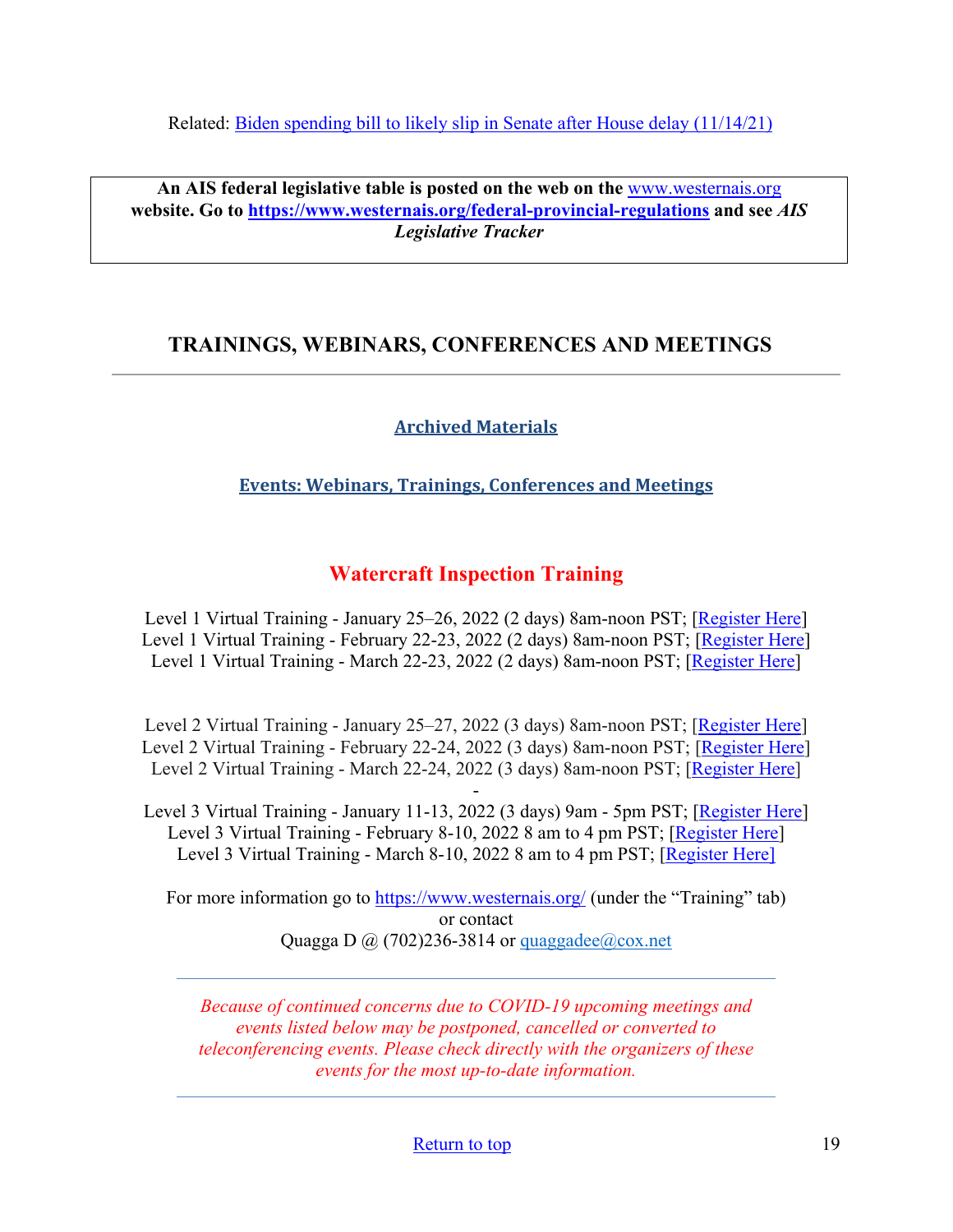# [DOI Invasive Species Training Opportunities Spreadsheet](https://www.doi.gov/sites/doi.gov/files/doi-invasive-species-training-opportunities.pdf)

## **2021**

### November

Valuing Water: Economics, Ecology, & Culture 41st International Symposium of the [North American Lake Management Society](https://www.nalms.org/) November 15–18, 2021 • Oklahoma City, Oklahoma

[Aquatic Nuisance Species Task Force Meeting](https://www.fws.gov/anstaskforce/meetings.php) November 16-18, 2021; Virtual Meeting

[NAISMA Webinar: USGS and USFWS collaborative project to conduct a national horizon scan](https://naisma.org/programs/professional-development/webinars/?utm_medium=email&utm_source=govdelivery)  [for organisms in trade](https://naisma.org/programs/professional-development/webinars/?utm_medium=email&utm_source=govdelivery) - November 17, 2021 - 1 p.m. CT

The focus of this project is to conduct a global horizon scan to help identify alien vertebrate species within the Organisms in Trade Pathway at greatest risk of entering the country, establishing populations, and becoming invasive in the U.S. Our work will address arrival, establishment, and impact via consideration of propagule pressure, climatic similarity to occupied range, and prior invasion history of the focal species and its relatives, respectively.

[You're Uninvited: Stopping the Spread of Invasive Species](https://wskg.org/science/youre-uninvited-stopping-the-spread-of-invasive-species/) 

November 18<sup>th</sup> 7pm EST Panel Discussion and Screening.

What would happen if wine, maple syrup, and apples disappeared from our tables? This is what's at stake with invasive species. Join us for a screening and panel discussion on 'Uninvited: The Spread of Invasive Species' released by the NYS Department of Environmental Conservation. [Register here](https://www.eventbrite.com/e/youre-uninvited-stopping-the-spread-of-invasive-species-tickets-199325527017)

[Innovations in Invasive Species Management Conference and Training](https://www.invasiveplantcontrol.com/conference21/)

We welcome everyone back to the Gaylord Opryland Resort and Convention Center in Nashville, TN for the 4th annual 2021 Innovations in Invasive Species Conference. When: November 29th through December 2nd, 2021

### **December**

[Northeast ANS Regional Panel Fall Meeting](https://www.northeastans.org/index.php/home/meetings-and-panel-information/?utm_medium=email&utm_source=govdelivery) December 3, 2021 and December 8, 2021; Virtual Meeting

The next meeting of the [Washington Invasive Species Council](https://invasivespecies.wa.gov/) will be held on Thursday, December 9. The meeting will start at 9AM and run until 3PM. The agenda for this meeting is now [available online.](https://invasivespecies.wa.gov/wp-content/uploads/2021/11/Agenda-December-9-2021.pdf)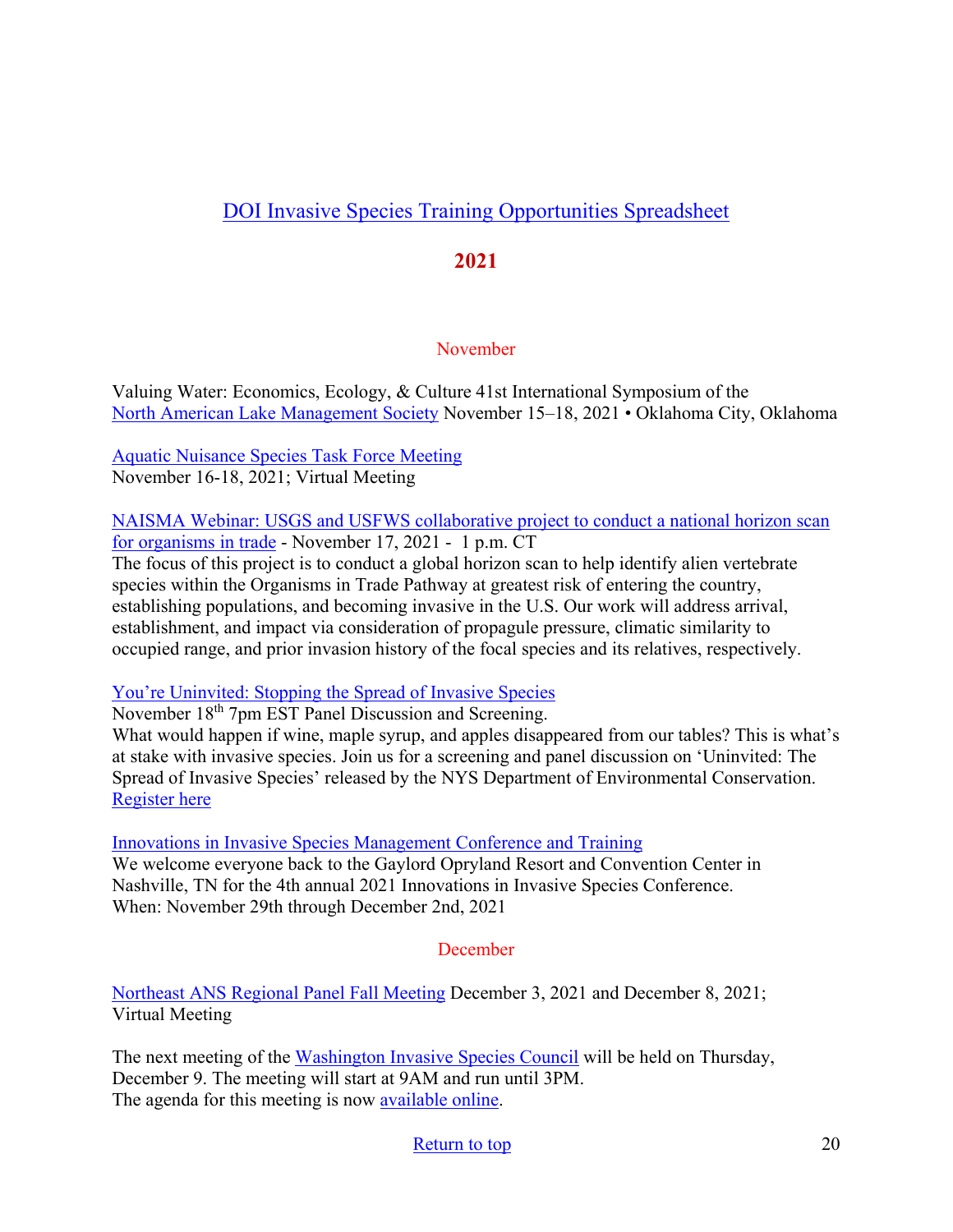Please note that this is an online meeting and you are encouraged to register in advance. [Registration is available](https://zoom.us/webinar/register/WN_KFOO6oz9Sx2AmvJgs7S0eA) on Zoom.

### [Delta Invasive Species Symposium December 15, 2021](https://us06web.zoom.us/webinar/register/WN_ySWjLFgPRUuRI-aM8PNQYQ)

The bi-annual Symposium is a forum for Delta managers, researchers, and decision-makers to meet, share and synthesize information, and communicate best practices and lessons learned. This year's Symposium will focus on early detection and rapid response (EDRR) to invasive species. The virtual event will take place on December 15, 2021, from 9:00 a.m. thru 2:30 p.m. The Symposium will highlight EDRR lessons learned, current EDRR efforts across the Delta and beyond, and future challenges and solutions for EDRR work. The Symposium will consist of invited talks, a panel discussion, and an opportunity for participants to provide feedback on the draft Delta EDRR Framework being developed by the Delta Interagency Invasive Species Coordination (DIISC) Team. The Delta Interagency Invasive Species Coordination (DIISC) Team plans and facilitates the biannual Symposium. Dec 15, 2021 09:00 AM in Pacific Time (US and Canada)

NAISMA Webinar December 15, 1 p.m. CT - [Classical Biological Control of Weeds – About](https://us02web.zoom.us/webinar/register/WN_t2IRbQzlS26rIOM1cdT4SA?utm_medium=email&utm_source=govdelivery)  [Misconceptions and Untapped Opportunities Presented](https://us02web.zoom.us/webinar/register/WN_t2IRbQzlS26rIOM1cdT4SA?utm_medium=email&utm_source=govdelivery) by: Urs Schaffner, PhD Head Ecosystems Management, CABI

### 2022

### January

The next meeting of the 100th Meridian Initiative Columbia River Basin AIS Team will be Tuesday, January 11 and Wednesday, January 12, 2022.Contact Paula Hotaling for further information @ [PHotaling@psmfc.org.](mailto:PHotaling@psmfc.org) See<https://www.westernais.org/coordination>for past meeting minutes and presentations.

January 19, 1 p.m. CT - [History and Effectiveness of Injurious Wildlife Listing under the "Lacey](https://us02web.zoom.us/webinar/register/WN_CWioD48QTUKCGxz1rZxryw?utm_medium=email&utm_source=govdelivery)  [Act"](https://us02web.zoom.us/webinar/register/WN_CWioD48QTUKCGxz1rZxryw?utm_medium=email&utm_source=govdelivery) Presented by: Susan Jewell Injurious Wildlife Listing Coordinator, U.S. Fish and Wildlife Service

### February

[2022 Midwest Fish and Wildlife Conference,](http://www.midwestfw.org/html/call-for-symposia.shtml) February 13-16, Des Moines IA

[National Invasive Species Awareness Week](https://www.nisaw.org/?utm_medium=email&utm_source=govdelivery) February 28, 2022 – March 4, 2022

### April

April 18-22 ICAIS Oostende Belgium: The [International Conference on Aquatic Invasive](http://www.icais.org/)  [Species \(ICAIS\)](http://www.icais.org/) is the most comprehensive international forum to address new and emerging